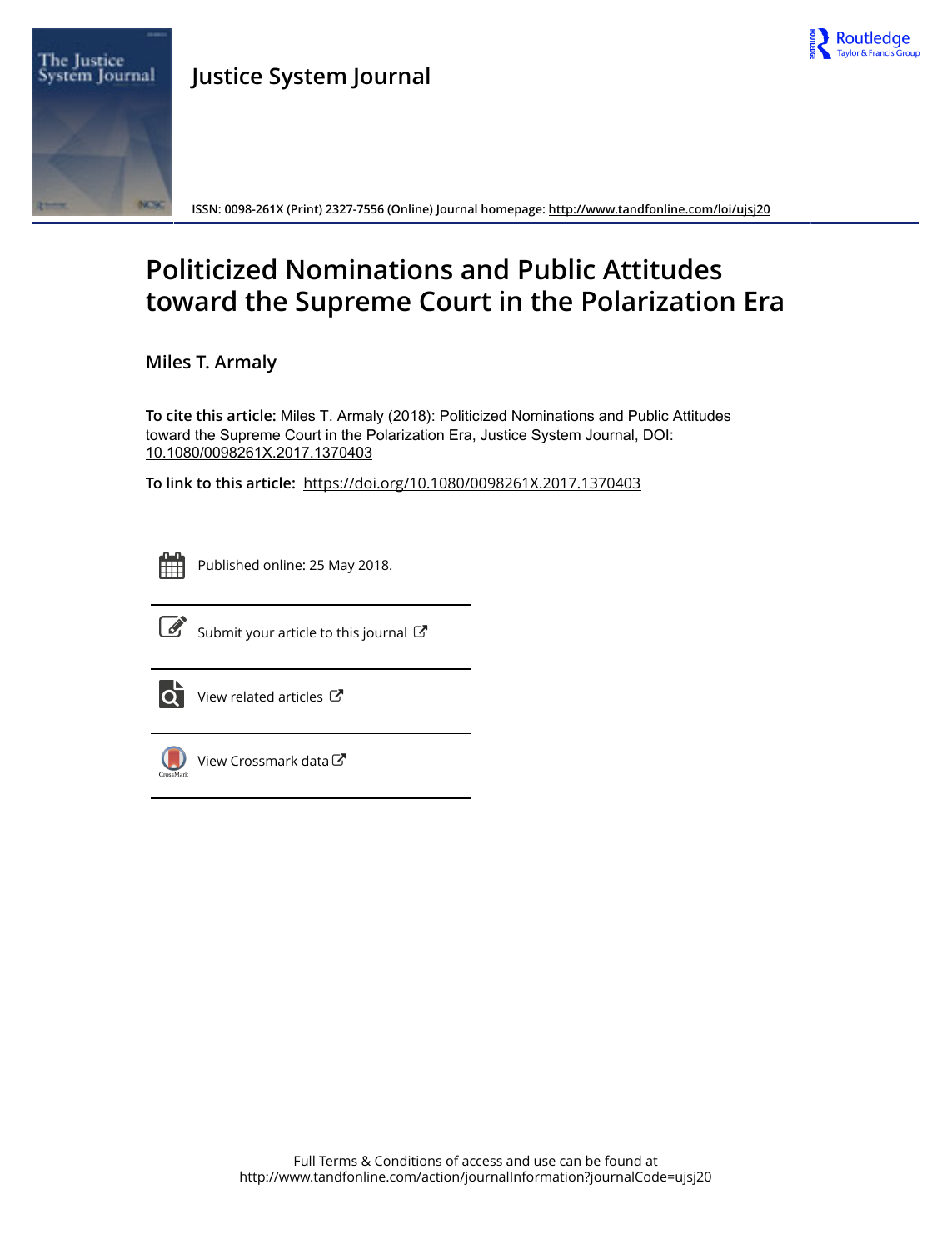

Check for updates

# Politicized Nominations and Public Attitudes toward the Supreme Court in the Polarization Era

Miles T. Armal[y](#page-15-0) **D** 

Department of Political Science, University of Mississippi, Oxford, MS, USA

#### ABSTRACT

The death of Supreme Court Justice Antonin Scalia provides the opportunity to study the effects of an unexpected Supreme Court vacancy in an era of intense partisan and ideological divisions. Leveraging panel survey data collected shortly before and shortly after Scalia's passing, as well as an experimental design embedded within a cross-section, I examine how the vacancy differentially impacted attitudes toward the Supreme Court. Unsurprisingly, support begets support, even in a polarized environment. However, exposure to information regarding the legal importance of filling the vacancy, when coupled with exposure to legitimating judicial symbols, positively influences diffuse support; Democratic respondents were particularly susceptible to increases in support. Further, perceptions of how political the Court is decreased as a result of positivity inducing experimental manipulations. Effects do not extend to exposure to information regarding the political importance of filling the vacancy; external actors—such as the president or Congress—do not appear to make the Court appear more political. These results lend support—and provide nuance—to positivity bias, even in the face of intense politicization of the Court by the elected branches.

#### **KEYWORDS**

Supreme Court; legitimacy; nominations; positivity bias

<span id="page-1-0"></span>The unexpected death of long-serving Supreme Court Justice Antonin Scalia provides a unique opportunity to study the opinions of the public regarding the unelected branch during the filling of a vacancy in an era of intense ideological and partisan divisions. Understanding how such an event impacts perceptions of and attitudes toward an institution that relies on the public conferral of legitimacy can carry exceedingly important connotations (Gibson and Caldeira [1992;](#page-16-0) Gibson, Caldeira, and Spence [2003b;](#page-16-1) Gibson and Caldeira [2009a\)](#page-16-2). Since the 1970s, Supreme Court justices have served for an average of 26 years; if a sudden vacancy—or the overt politicking involved in filling a vacant seat—can alter legitimacy, then these effects may have long-term implications for the Court's ability to produce enforceable decisions.

<span id="page-1-2"></span><span id="page-1-1"></span>Researchers are traditionally unable to capture support attitudes directly before a Supreme Court vacancy, and certainly less able to do so directly after. The lone exception to this is Gibson and Caldeira ([2009b](#page-16-3)), who were able to resample individuals after Justice Alito's nomination. I was able to record attitudes toward the Supreme Court just two weeks prior to Scalia's death and collect follow-up attitudes two weeks after his death but prior to Merrick Garland's nomination. This produces a unique set of data capable of investigating if, and how, individuals' attitudes toward the Court change following a major event not of the Court's own making. This particular court event, by being at the forefront of a political fracas, is an especially suitable place to seek alterations to public attitudes about the Court. Legitimacy or diffuse support—the belief that the

CONTACT Miles T. Armaly [mtarmaly@olemiss.edu](mailto:mtarmaly@olemiss.edu) Department of Political Science, University of Mississippi, 133 Deupree Hall, University, MS 38677, USA.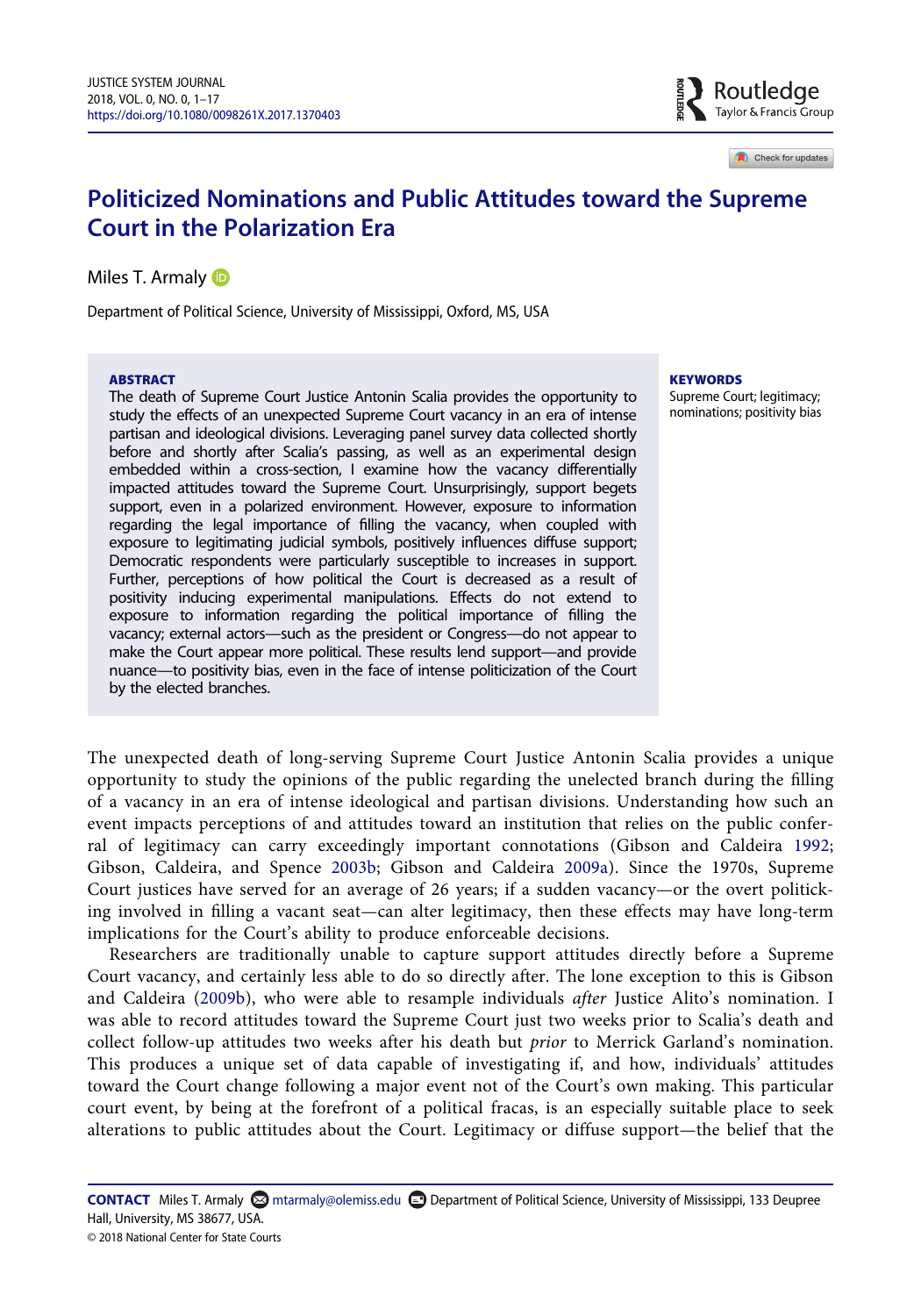<span id="page-2-3"></span>an institution is just and proper (Tyler [2006\)](#page-17-0)—is essential for the Court as it relies on the elected branches to execute its decisions (Gibson and Caldeira [1992\)](#page-16-0). Without public support, the elected branches are unlikely to act. By utilizing several priming vignettes in the second survey wave, I probe how exposure to various conceptions of the importance of finding Scalia's replacement (i.e., legal versus political importance), as well as exposure to legitimating judicial symbols, may have altered these orientations toward the Supreme Court.

My results indicate the following: first and foremost, a vacancy, on its own—even one that has been politicized by the elected branches—fails to induce movement in support attitudes. This is an important and noteworthy finding as it speaks to the stability of support. Exposure to legitimating judicial symbols, when coupled with information regarding the legal importance of filling a vacancy, has a profound effect on diffuse support and perceptions of how political the Court is. Viewing a photograph of the Supreme Court bench decorated to memorialize Scalia (i.e., judicial symbols) positively impacts attitudes toward the Court, but only for those who stand to benefit on policy grounds from the vacancy (i.e., "policy winners"). These symbols appear to enhance preexisting positive attitudes. Finally, exposure to these treatments reduces the degree to which one believes the Court is politicized or engages in political behavior. Experimentally manipulating perceptions of politicization is a unique and important finding. Altogether, these findings uncover nuance in the theory of positivity bias, whereby existing predispositions and exposure to judicial imagery predict diffuse support. Additionally, they extend to circumstances where there is a disturbance to the Court over which it had no control.

The context in which these data were collected—with overt partisan politicking characterizing the vacancy—and the changing nature of nomination and confirmation politics more generally serve to highlight the significance of these findings. First, this is a novel investigation into how a vacancy itself impacts attitudes toward the Court. More generally, it asks whether an event not of the Court's own doing that places it in the public eye can affect its level of legitimacy. Most questions related to diffuse support focus on a case or the Court's output more generally. Though useful, these efforts leave unanswered how extra-judicial political controversy impacts public support for the Court. Additionally, this particular vacancy produced circumstances ripe for observing change in attitudes regarding the Court. The obvious political importance of the open seat, when coupled with the exuberance and polarizing nature of the justice being replaced, would reasonably produce shifts in opinions about the institution. While historically a routine political affair, the filling of a vacancy has become a politicized event (Farganis and Wedeking [2014\)](#page-16-4). And not only have these proceedings become increasingly volatile, but vacancies—when they do occur—do not often occur when the Senate and president are of different parties. Indeed, the 1990 nomination of David Souter and the 1991 nomination of Clarence Thomas mark the two confirmations nearest 2016 during which the Senate had been of a different party than the nominating president. More concisely, the confluence of factors—the death of a polarizing justice, the ability of the nominating president to shift the ideological tenor of the Court, and the manifest partisan opposition to this outcome that exposed the political nature of the proceedings—conceivably make the 2016 vacancy the best opportunity to witness support for the Court stagger.

<span id="page-2-2"></span><span id="page-2-1"></span>Furthermore, even when nominations have occurred when there were *inter*-institutional partisan splits, *intra*-institutional divisions now exist to an unprecedented degree; the Senate in 2016 was roughly 50 percent more polarized than it was in either 1990 or 1991 (Poole and Rosenthal [2011\)](#page-17-1).<sup>[1](#page-2-0)</sup> Simply, both politics in general and the politics of nominations to the Supreme Court are more contentious now than at any point in the modern era and, seemingly, will continue to be that way into the future. How these factors may impact people's attitudes toward the Court are highly important for an institution that relies on public support. In other words, if a contentious vacancy—such as the one to replace Scalia—can fundamentally alter the amount of legitimacy one holds toward the Court, it may impact not just acceptance of individual cases that counter an individual's political wants, but

<span id="page-2-0"></span><sup>&</sup>lt;sup>1</sup>The, difference in Senate party means, as calculated by DW-NOMINATE, was 0.63 in 1991 for Clarence Thomas's nomination; the 2016 difference was 0.94.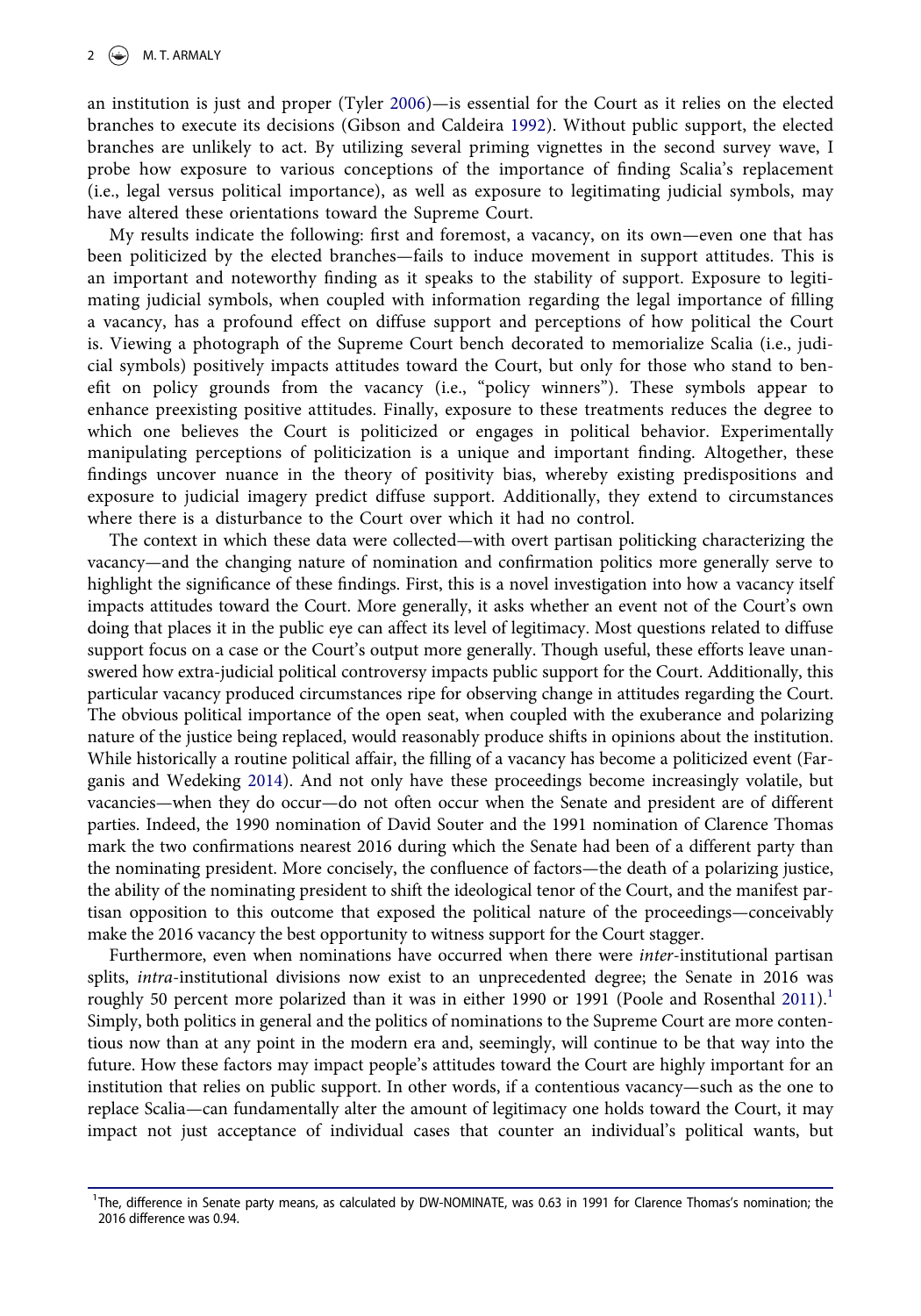<span id="page-3-3"></span>wholesale acceptance of the Court. Indeed, President Obama made the connection between the political nature of the vacancy and the potential for faltering public support for the Court. Lithwick ([2016\)](#page-16-5) writes,

"President Obama warned against exactly this form of dangerous and destructive politics. When people 'just view the courts as an extension of our political parties—polarized political parties' he warned, public confidence in the justice system is eroded. 'If confidence in the courts consistently breaks down, then you see our attitudes about democracy generally start to break down, and legitimacy breaking down in ways that are very dangerous."'

Below, I detail the ways in which the vacancy created by Scalia represents the new normal in nomination politics. That is, blatant partisan use of the nomination as a means to a political end made apparent the openly political nature of nominations. This makes possible a direct investigation of the role of outside politicizing of the Court on legitimacy attitudes. Following a description of the data collection and research design and demonstration of the effect of the treatments, I investigate heterogeneous treatment effects. Given that one group of supporters are "policy winners (losers)" in the sense that the Court may now swing in (away from) their political favor, it may be the case that winners and losers react differently to the treatments. Finally, I discuss the implications of these findings and comment on the relationship between the Court, the public, and the other political branches in the new system of confirmation politics.

#### A Political Vacancy and Salient Non-Case Events

<span id="page-3-2"></span><span id="page-3-1"></span><span id="page-3-0"></span>The diffuse public support on which the Court relies is generally not impacted by immediate performance satisfaction (Gibson and Caldeira [1992](#page-16-0); Gibson, Caldeira, and Baird [1998](#page-16-6)). The theory of positivity bias—which suggests that "preexisting institutional loyalty shapes perceptions of and judgments about court decisions and events" (Gibson and Caldeira [2009a\)](#page-16-2)—may undergird the relative individual-level stability of these assessments. This theory also holds that judicial or legal symbols reinforce the good will the public holds toward the Court (Gibson, Lodge, and Woodson [2014](#page-16-7); Gibson and Nelson [2016\)](#page-16-8). There are three important ways in which these data are uniquely suited to test and extend aspects of the theory of positivity bias: (1) they are collected pre-nomination, (2) they were collected during a highly salient Court event that the Court itself did not produce, and (3) they describe the new normal in confirmation politics. I detail each in turn below.

# Pre-Nomination

Although there is evidence regarding public perceptions before and after a Court vacancy (Gibson and Caldeira [2009b\)](#page-16-3), those data only cover the period following a nomination; in this article I explore other contexts, specifically between a vacancy and nomination. Gibson and Caldeira [\(2009b](#page-16-3)) study public attitudes regarding the 2005 nomination and 2006 confirmation of Justice Alito. As is true here, they utilize a panel design to discover that long standing attitudes toward the Court predict one's beliefs about the rightfulness of Alito's confirmation. Individuals who have high levels of diffuse support rely more on "judiciousness," which refers to "judicial qualifications, temperament, and role orientations (e.g., judicial restraintism), typically making extensive use of potent symbols of judicial legitimacy" (Gibson and Caldeira [2009b](#page-16-3), 140). They comment, "in a contentious confirmation, the American people confront two competing frames for evaluating nominees: the frame of judiciousness and that of ideology and partisanship." However, focusing on the "political theater" aspect of the nominations process—as opposed to on the nominee herself—is a fundamentally different question and may yield different results. Indeed, the frames Gibson and Caldeira reference are those that only appear after a nominee has been introduced to the public. Yet, in the aftermath of the death of Scalia, the public was inundated with two frames that *preceded* a nomination: (1) the legal importance of filling Scalia's seat and (2) the political importance of the appointment.

What is more, the pre-nomination nature of these data may invoke long-, as opposed to short-, term considerations regarding the outputs of the Court. As noted, Supreme Court justices now sit on the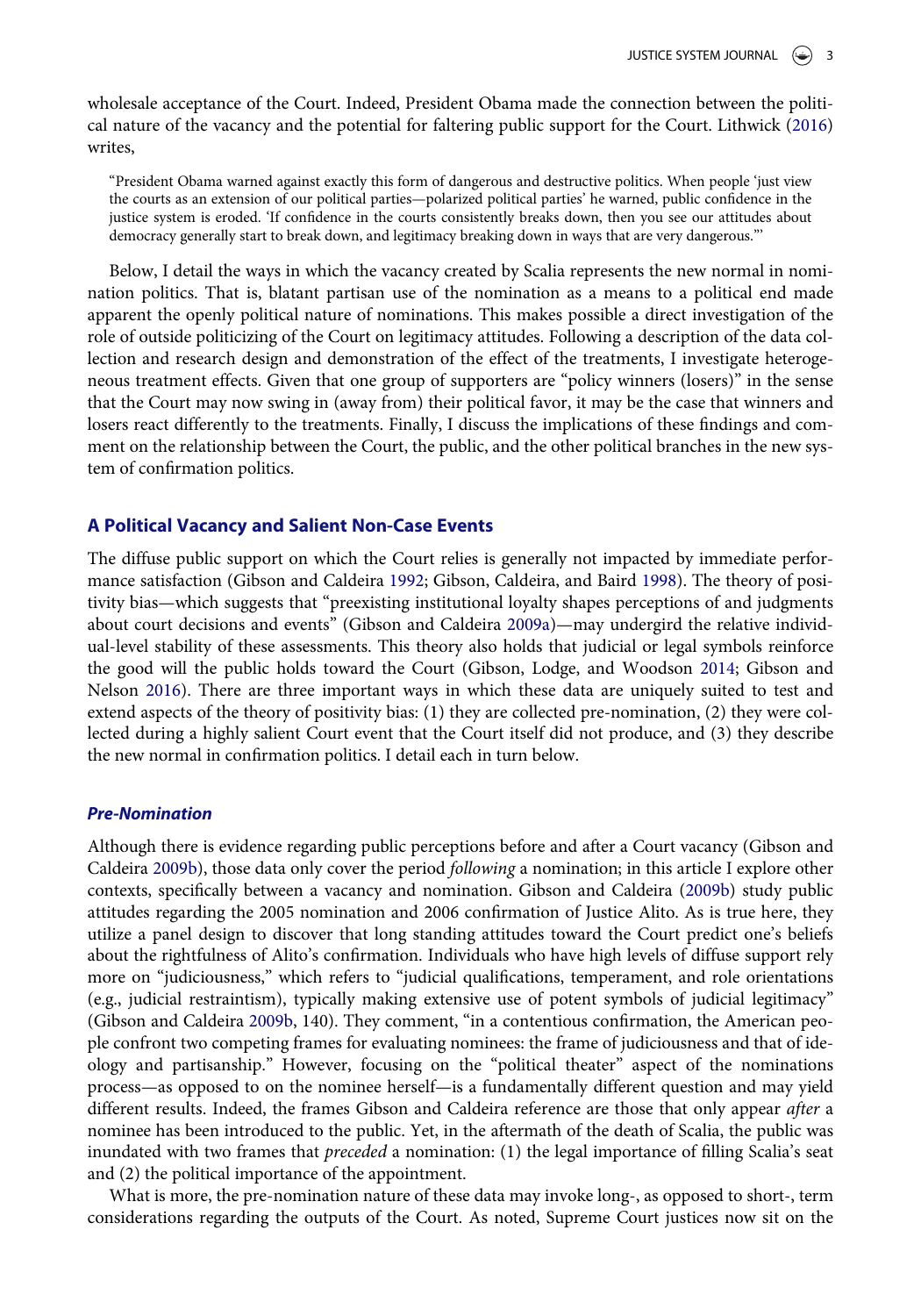bench for an average of 26 years; filling a vacancy can produce a sea change in policy outputs. When considering how a vacancy, as opposed to a specific nominee, will impact future Court decisions, individuals may think more abstractly about the long-term effects of a change in Court demographics. And while previous research has found the mechanisms by which policy losers accept disagreeable decisions (e.g., Gibson, Lodge, and Woodson [2014](#page-16-7)), untested is whether those who expect long-term policy losses—such as those supportive of policy outcomes pre-vacancy that will be opposed to policy outcomes post-confirmation—alter support for the Court.[2](#page-4-0) More simply, I argue that pre-nomination data are the only time during a vacancy when individuals may be contemplating the future of the Court, as opposed to the future of the Court with a given nominee. Indeed, individuals do value hypothetical versus actual outcomes differently (e.g., Kang, Rangel, Camus, and Camerer [2011](#page-16-9)).

#### <span id="page-4-6"></span>Non-Case Events

<span id="page-4-5"></span>Recent evidence has demonstrated that highly salient cases can impact views toward the Court (Christenson and Glick [2015\)](#page-16-10). But in the same way that a highly salient case causes individuals to check into the Supreme Court, so, too, do vacancies on the bench, particularly given the changing media environment surrounding nominations proceedings (Epstein, Lindstadt, Segal, and Westerland [2006;](#page-16-11) Farganis and Wedeking [2014](#page-16-4)). However, the influence of cases and the influence of vacancies are decidedly different questions. Vacancies provide a novel opportunity to study effects that may be absent or more difficult to discover following salient cases. And although there is evidence regarding stability in diffuse support following a politicized Court decision (e.g., Bush v. Gore; see Gibson, Caldeira, and Spence [2003b\)](#page-16-1), less clear is what happens when the Court itself is politicized by external actors.<sup>[3](#page-4-1)</sup>

<span id="page-4-3"></span><span id="page-4-2"></span>In this way, this study differs greatly from those that come before it. Many studies record a person's response when informed that the Court, a Justice, or the Justices had behaved in a political manner or that a particular decision (political or not) may compromise the Court's ability to dispense justice evenhandedly and legally (e.g., Baird and Gangl [2006](#page-15-1); Zink, Spriggs, and Scott [2009](#page-17-2); Salamone [2013;](#page-17-3) Nicholson and Hansford [2014;](#page-16-12) Christenson and Glick [2015\)](#page-16-10). Less studied are the attitudes of the public when the Court is being politicized, as opposed to behaving politically. For instance, individuals may differentiate between the Court making decisions using political motivations versus presidents nominating an under-qualified ideologue to the bench. As I detail below, I expose people to the view that the Court can be a pawn in the political game or that the decisions (or non-decisions) of the elected branches can impact the Court's ability to distribute justice.

#### The "New Normal"

<span id="page-4-4"></span>Dahl ([1957\)](#page-16-13) remarked, "Americans are not quite willing to accept the fact that the Court is a political institution and not quite capable of denying it" (279). The conspicuous partisan politicking that characterized the 2016 Supreme Court vacancy may have left far less doubt on the matter. The obstructionist actions of Senate Republicans in refusing to consider any President Obama nominee exposed the openly political nature of Supreme Court nominations. As political commentator Paul Krugman [\(2016](#page-16-14)) writes, "Once upon a time, the death of a Supreme Court justice wouldn't have brought America to the edge of constitutional crisis...In principle, losing a justice should cause at most a mild

<span id="page-4-7"></span><span id="page-4-0"></span><sup>&</sup>lt;sup>2</sup>Of course, when these data were collected, it was expected that, despite what was considered Republican posturing, President Obama would successfully nominate a judge to the Supreme Court. That this did not occur has no bearing on the results here presented. As such, Republicans are still "policy losers" in this context.

<span id="page-4-1"></span><sup>&</sup>lt;sup>3</sup>When the Supreme Court is being politicized, it is almost always by extra-judicial actors. For instance, as Ted Cruz penned in the National Review, "This week, we have twice seen Supreme Court justices violating their judicial oaths...the justices rewrote Obamacare...in order to force this failed law on the American people." While Senator Cruz is indeed an extra-judicial source of the politicizing, he can point to a Supreme Court action that led him to do so. The difference in the context of a vacancy is that there is no Court action for a politicizing actor to point to. The American public may view these two events differently.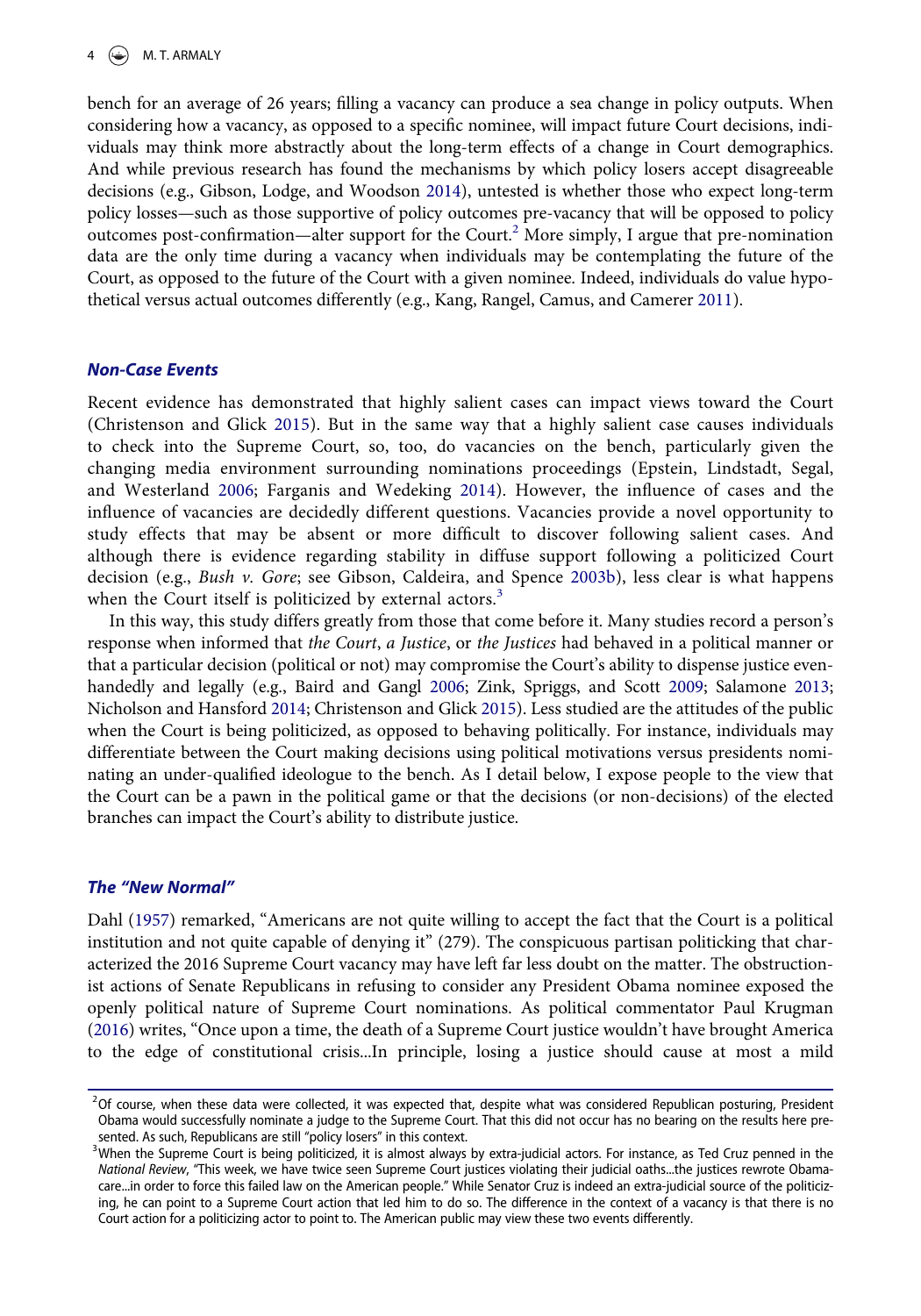disturbance in the national scene." Instead, this once-routine political exercise was at the forefront of partisan politics.

<span id="page-5-4"></span><span id="page-5-3"></span>This style of confirmation politics, called by some "political paralysis," is the "new normal" (O'Hehir [2016;](#page-17-4) Perr [2016\)](#page-17-5). In light of the elite polarization evidence presented above, the stagnation of confirmations at all levels of the judicial hierarchy (Perr [2016](#page-17-5)), and the changing nature of nominations themselves (Farganis and Wedeking [2014](#page-16-4)), a return to a more congenial confirmations process seems unlikely.

<span id="page-5-2"></span>There are very serious repercussions to this shift. One commentator remarked "How the Senate responds to Scalia's vacancy...could decide whether the Supreme Court remains a viable player in our constitutional system. Why, after all, should a future president feel bound by the Court's decisions if they know that every member of its bench was appointed via a partisan knife fight?" (Millhiser [2016](#page-16-15)). Indeed, the precarious nature of the Supreme Court's authority makes necessary support from other institutions. If we suspect that overtly political nominations can alter the views of other institutional actors, they may also affect public attitudes. Thus it is important to test whether this "new normal" does indeed change the way the public views the Court.

Succinctly, the "genie is out of the bottle" with regard to the openly political nature of Supreme Court nominations and confirmations. It is unlikely to go back to a harmonious political procedure. It is important to determine whether this new status quo will harm the Court and its ability to make decisions that are enforced.

### Policy Losers and Political Perceptions

Rarely is a president presented with the opportunity to shift the ideological tenor of the Court. Indeed, not since 1969 have Democratic appointees comprised a majority of the seats on the Supreme Court. The particulars of the 2016 vacancy—a Democratic president provided the opportunity to replace a Republican appointee and staunch conservative—made it so the Court may have suddenly been closer to one group's political policy preferences. That is, (at the time of data collection) there were anticipated "policy losers" as a result of the vacancy. Explicitly, as macabre as it may be following a death, Democrats (Republicans) were expected policy winners (losers).[4](#page-5-0) Although there is evidence that judicial symbols help individuals accept decisions on which they lose on policy grounds (Gibson, Lodge, and Woodson [2014\)](#page-16-7), decisions are short-term considerations. That is, while an individual may disagree with a decision, it does not affect their view of the Court altogether. And although there is evidence that ideological disagreement decreases support (Bartels and Johnston [2013](#page-15-2); but see Gibson and Nelson [2015\)](#page-16-16), nominations have long-term implications for continued policy outputs. That is, immediate past dissatisfaction is distinct from expected future dissatisfaction. Those who are set to realize continued policy loss may alter their view of the Supreme Court. I am able to test this prospect by exploring changes for policy losers (Republicans) and policy winners (Democrats). The expectation is that only policy winners will be positively affected by news about the changing demographics of the Court and that policy losers will either decrease their level of support or display no changes.

<span id="page-5-5"></span><span id="page-5-1"></span>Finally, given the explicitly political nature of the 2016 vacancy, individuals may alter how political they believe the Court to be. Given that political perceptions of the Court have been shown to be related to diffuse support (Scheb and Lyons [2001](#page-17-6); Christenson and Glick [2015\)](#page-16-10), of import is to determine whether the elected branches can delegitimize the Court by making it appear political. Both survey waves collected data on perceptions of how political the Court is that can test this proposition

<span id="page-5-6"></span><span id="page-5-0"></span><sup>4</sup> As noted, the Republican Senate announced shortly after the vacancy opened that they would not consider any Obama nominee. However, many believed that to be mere grandstanding. Even as Garland was nominated, some spoke of obstructionism as a hypothetical. The LA Times Editorial Board wrote, "The stubborn refusal of Senate Republicans to consider any Supreme Court nominee offered by President Obama would be outrageous..." (emphasis added). Additionally, even Republican officials were suggesting Garland would be confirmed if Hillary Clinton won the 2016 election, which was seven months after his nomination (Terkel [2016](#page-17-7)). Therefore, even in light of Republican obstructionism, it is likely that many Democrats still believed Garland—or perhaps a more liberal justice following a Clinton victory—would be confirmed and flip the ideology of the Supreme Court.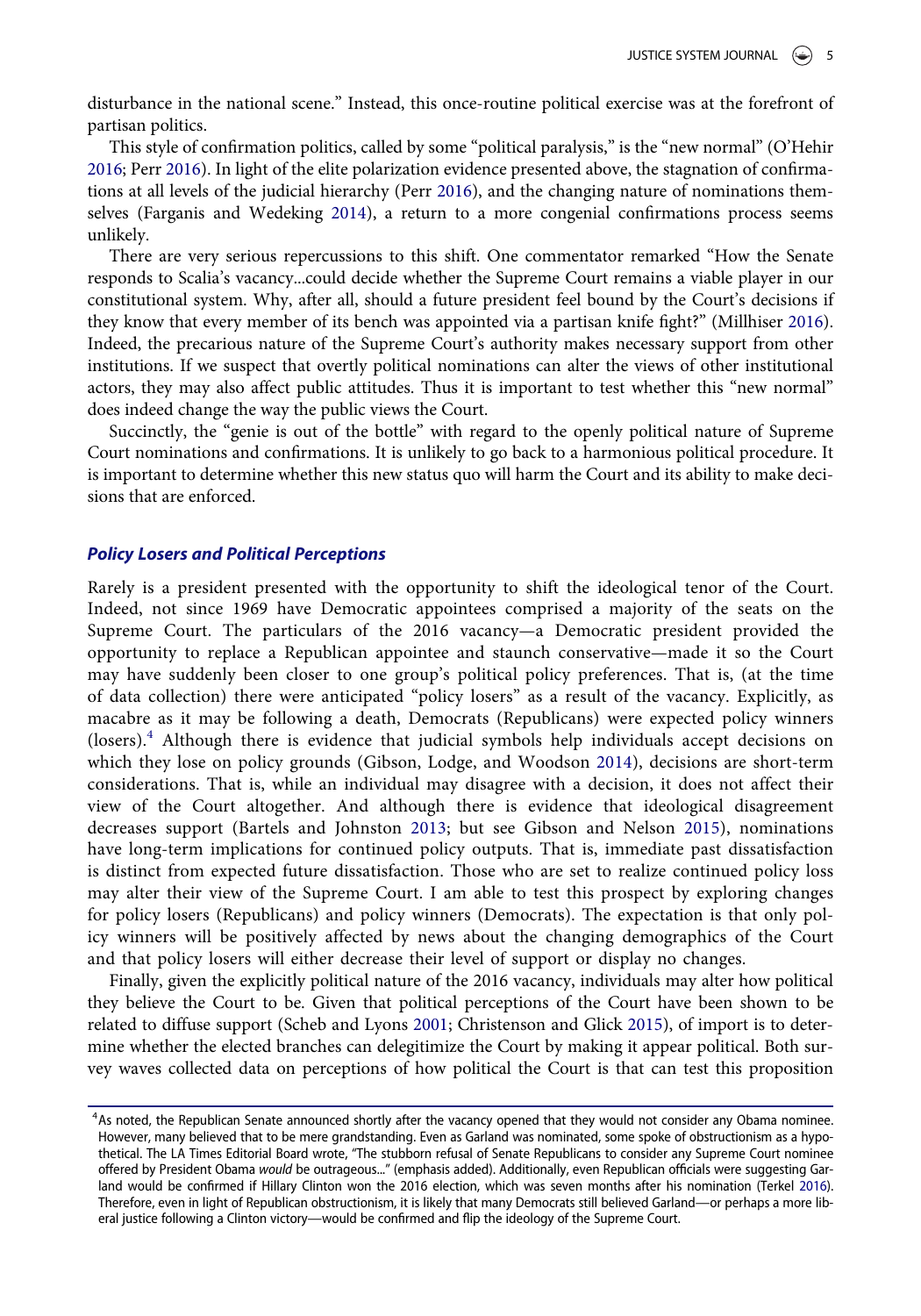empirically. Again, the particularities of the 2016 vacancy (e.g., unprecedented politicking) should make manipulating respondents to perceive the vacancy on political grounds relatively simple, as that belief was primed in nature. Individuals exposed to different experimental treatments may alter their perceptions of how political the Court is.

# Research Design

<span id="page-6-1"></span>This research is based on a sample of 238 undergraduates at a large, public university and was conducted January 2016 - March 2016. The first wave took place from January 20–January 31 2016. Justice Antonin Scalia died on February 13, only thirteen days after the completion of the first wave. The second wave began on March 3 and responses were collected until the nomination of Merrick Garland on March 16. Undergraduate samples can provide a conservative test of a treatment relative to a representative sample (Baird and Gangl [2006](#page-15-1)). While undergraduate samples are less than ideal, there is some reason for optimism. As Druckman and Kam ([2011](#page-16-17)) argue, "In assessing external validity of the sample, experimental realism (as opposed to mundane realism) is critical, and there is nothing inherent to the use of student subjects that reduces experimental realism." The high salience of the issue in question makes for high experimental realism, and thus provides some confidence regarding the generalizebility of the data. Regardless, these data are, to the best of my knowledge, the only source of information regarding orientations toward the Court before and after a vacancy but before a nomination. While findings are interpreted with caution, I believe the data are sufficiently unique and the experimental realism sufficiently high to offer a first look at this phenomenon. Limitations to the findings here presented as a result of the sample are considered in the Discussion section.

<span id="page-6-2"></span>In the first wave, respondents completed a survey with several political items. Importantly, subjects were asked the traditional battery of questions used to measure diffuse support popularized by Gibson, Caldeira, and Spence ([2003a](#page-16-18)). In the second wave, experimental treatments—which are detailed below—were embedded within the survey. In order to determine if the competing treatments differentially impact diffuse support, the treatments used here prime attitudes regarding the filling of the Supreme Court vacancy in a way that mimics stories persistently disseminated in the media following the death of Scalia. That is, this research design allows for the isolation of effects that rivaled each other in nature. It is likely that respondents were exposed to myriad information in "real time"; these treatments prime the various considerations to which respondents may have been exposed prior to treatment.

# **Treatments**

In this  $2 \times 2$  experiment with a control group, participants were randomly assigned to one of three groups: (1) a control group that received no prime (88 respondents); (2) a legal group that read a vignette on the problematic nature of 4-4 ties on the Supreme Court, their failure to create precedent, and the potential unequal application of the law that can result (88 respondents; 41 in subgroup described below); or (3) a political group that read a vignette describing the relative ideological balance of the Court before Scalia's death, his conservative voting behavior, Obama's ability to shift the Court from conservative to liberal, conservative fear of this outcome, obstructionist behavior of Senate Republicans, and an explicit reference of using the vacancy as a means to achieve a political end (62 respondents; 30 in subgroup described below).

Within both the legal and political groups, I embedded a judicial symbols condition that displayed a photograph of the Supreme Court bench with Justice Scalia's chair and the area in front of his bench adorned with black cloth; no additional text accompanied this photograph.<sup>[5](#page-6-0)</sup> While the purposes of the legal and political treatments are straightforward (i.e., they explicitly mention the importance of filling the vacancy), the symbols treatment is less clear. As Gibson, Lodge, and Woodson [\(2014\)](#page-16-7) note, viewing

<span id="page-6-0"></span><sup>5</sup> The language of each treatment, as well as the photograph for the symbols treatment, can be found in the supplemental materials.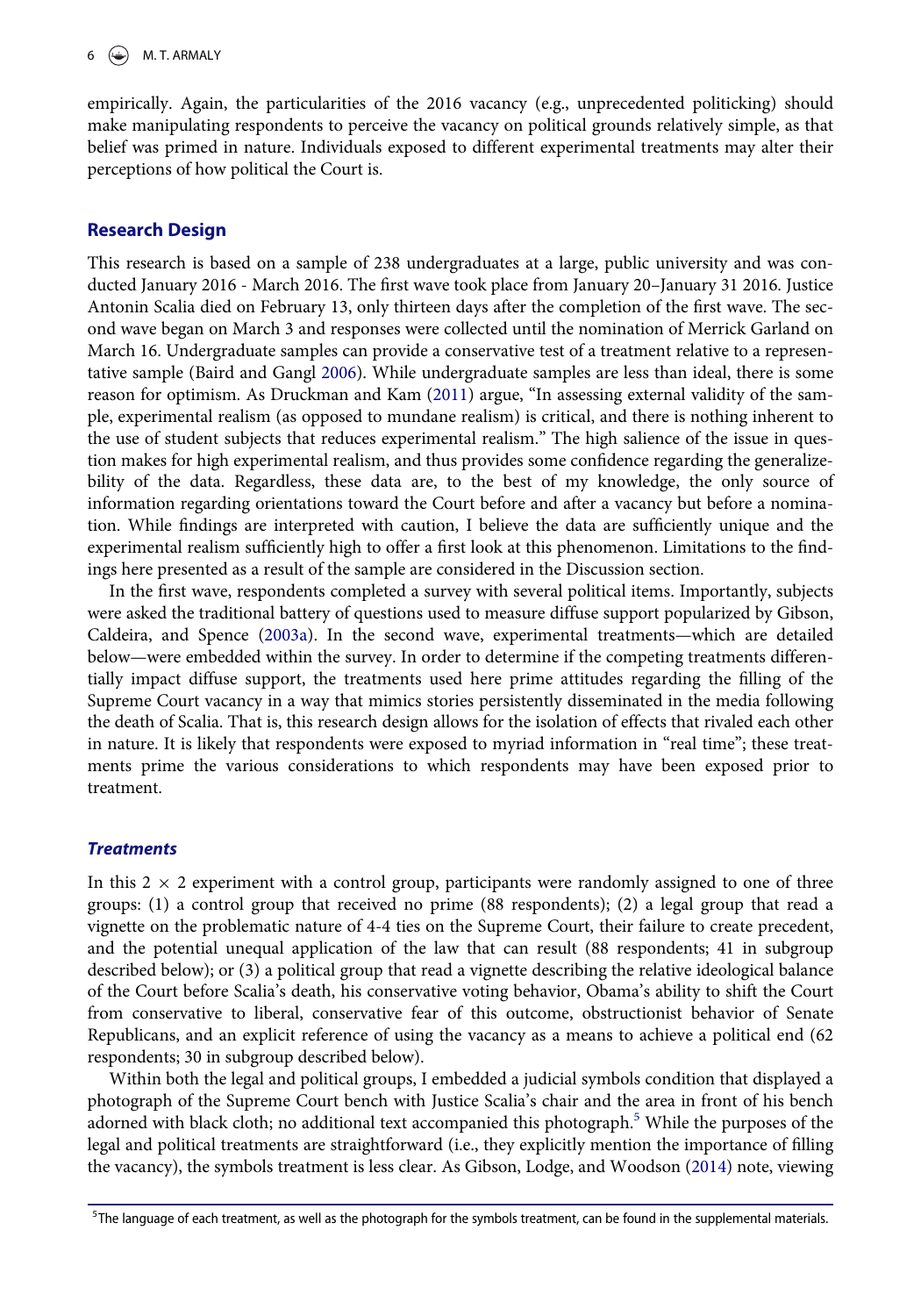such images can unconsciously trigger positive affect before conscious information processing takes over. They state,

"...only at the tail end of the decision stream does one become consciously aware of the associated thoughts and feelings unconsciously generated moments earlier in response to an external stimulus...Whenever a person sees a judicial symbol [their subconscious information processing] automatically triggers learned associated thoughts, which for most people in the United States have become connected with these symbols...[these thoughts] are typically ones of legitimacy and positivity. This activation leads to more conscious legitimating and positive thoughts in [conscious information processing]". (842)

Here, judicial symbols may prime more permanent—and positive—attitudes toward the Court that precede any affect caused by the political fight to fill the vacancy.

Still, the symbols treatment used here is, perhaps, an unusual one. Generally, the symbols that invoke positive attitudes are of the justices in their robes, gavels, constitutions, and other images that remind individuals of the things they like about the legalistic Court. Indeed, an image of a memorial may invoke various psychological reactions—such as sympathy—that are not positivity toward the Court. I believe that there are two points that assuage this concern. First, this should bias the results *against* significant findings. That is, if this image alters one's level of, say, sympathy, it is not immediately clear how a sympathetic response would alter the degree to which one believes the institution to be just and independent from political meddling. Second, to learn that an image unlike others that prime positivity toward the Court has the same effect would be an interesting discovery. That is, a stimulus that is not overtly positive still invoking positivty would be a unique finding.

Given the "in real time" nature of this experiment, participants may have been exposed to many external factors. First, randomization assuages the concern that different groups were exposed to different stimuli outside of the experiment. Second, the panel nature of the surveys allows for the examination of within-effects, meaning the treatments detailed above were intended to prime particular pieces of information to which individuals were likely exposed before treatment. Finally, the enormous amount of media content that spoke to both the legal and political importance of the vacancy helps increase the external validity of these treatments. For instance, similar to the political treatment, there were several articles detailing the potential for a swing in Court ideology following an appointment by President Obama (Hirshman [2016\)](#page-16-19), as well as the political nature of the obstructionist behavior of the Senate (Shear and Steinhauer [2016](#page-17-8); Parlapiano and Sanger-Katz [2016\)](#page-17-9). Consistent with the legal treatment, news snippets appeared only hours after Scalia's death regarding the legal implications of a 4-4 tie on the Supreme Court (Victor [2016](#page-17-10)). Finally, even the judicial symbols photograph that some respondents viewed appeared in a major news outlet (de Vogue and Scott [2016\)](#page-16-20). What is more, a repre-sentative sample of Americans indicated above-average exposure to the vacancy.<sup>[6](#page-7-0)</sup>

<span id="page-7-6"></span><span id="page-7-5"></span><span id="page-7-4"></span><span id="page-7-2"></span>After exposure to the treatment, subjects were asked to complete the Gibson, Caldeira, and Spence [\(2003a\)](#page-16-18) diffuse support battery. These questions ask respondents to indicate their level of agreement on a 5-point scale with statements such as "The U.S. Supreme Court gets too mixed up in politics" and "We ought to have a stronger means of controlling for actions of the U.S. Supreme Court." The variable of interest—diffuse support or legitimacy– is a multi-item additive index of these questions.[7](#page-7-1)

The hypotheses stemming from these treatments are as follows:

- Exposure to the legal vignette will increase wave 2 legitimacy relative to wave 1.
- Exposure to the political vignette will decrease wave 2 legitimacy relative to wave 1.
- Exposure to judicial symbols will increase wave 2 legitimacy relative to wave 1.

<span id="page-7-3"></span>Of course, the legal and judicial symbols hypotheses are intended to prime positive attitudes consistent with positivity theory (Gibson and Caldeira [2011;](#page-16-21) Gibson, Lodge, and Woodson [2014](#page-16-7)). Additionally, given that both the legal and symbols treatments are expected to increase legitimacy, there is an expectation that exposure to both will produce a larger effect than exposure to only one. Again, these relate directly to the arguments above regarding the pre-nomination and non-case event nature of these data. In other words, there is evidence that individuals behave in the ways described in the legal importance

<span id="page-7-0"></span><sup>&</sup>lt;sup>6</sup>See <http://www.people-press.org/2016/02/22/majority-of-public-wants-senate-to-act-on-obamas-court-nominee/>.<br><sup>7</sup>The full complement of questions and the scale's psychometric properties can be found in the supplemental ma

<span id="page-7-1"></span> $^7$ The full complement of questions and the scale's psychometric properties can be found in the supplemental materials.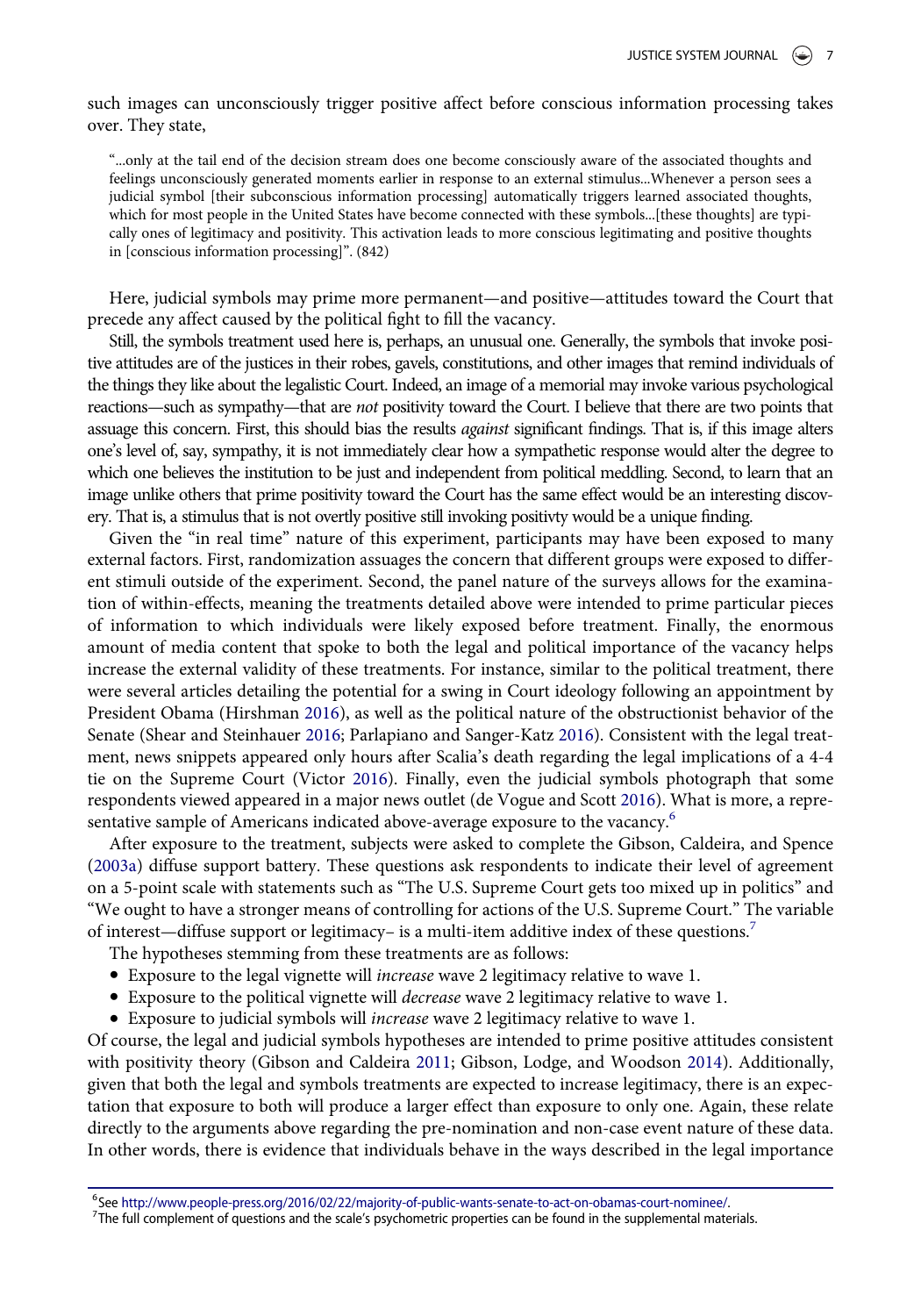and judicial symbols hypotheses for very specific circumstances. It is important to determine whether members of the public react differently in the context of the abnormal 2016 vacancy.

<span id="page-8-2"></span>In converse to the legal and judicial treatments, the political vignette is intended to conjure negative attitudes about a political Court and the perceived lack of procedural justice (Baird and Gangl [2006;](#page-15-1) Christenson and Glick [2015\)](#page-16-10). Indeed, Americans have a distaste for partisan politics (Harbridge, Malhotra, and Harrison [2014\)](#page-16-22). Therefore, because the partisan politicking was greater than normal—even considering the increasing hostility and reliance on political predispositions during these events (Epstein, Lindstadt, Segal, and Westerland [2006;](#page-16-11) Farganis and Wedeking [2014\)](#page-16-4)—and the understanding that this may be the "new normal" in confirmation politics, the distaste may have been particularly pronounced, and therefore reflect on institutional support, during the 2016 vacancy.

Furthermore, regarding potential heterogeneity of treatment effects, there is a clear expectation of differences across party lines. Again, this stems from evidence that winners and losers react to Court outcomes in different ways (Gibson, Lodge, and Woodson [2014\)](#page-16-7). Where previous research investigates the degree to which one will accept a decision in a single case—a tangible outcome—here, I adopt these hypotheses to determine the degree to which one alters how supportive she is of the institution that is expected to undergo a first-in-ageneration shift. While I do not necessarily argue that the psychological reactions to a single case versus a fundamental political alteration are the same, the expected outcomes are similar. The hypotheses are as follows:

- Those expecting to lose on policy grounds (i.e., Republican identifiers) will *decrease* wave 2 legitimacy relative to wave 1.
- Those expecting to win on policy grounds (i.e., Democratic identifiers) will increases wave 2 legitimacy relative to wave 1.

Finally, regarding political perceptions, the same arguments that underlie the initial hypotheses presented above apply here. That is, the circumstances of the 2106 vacancy offer a unique context in which to test prevailing theories of public attitudes toward the Supreme Court. Furthermore, examining whether positivityinducing or negativity-inducing sentiments can alter how political—as opposed to legalistic—the institution is can offer useful insights into the stability and meaning of that belief. Hypotheses are as follows:

- Exposure to the legal vignette will decrease wave 2 politicization relative to wave 1.
- Exposure to the political vignette will increase wave 2 politicization relative to wave 1.
- Exposure to judicial symbols will decrease wave 2 politicization relative to wave 1.

Much like for the diffuse support hypotheses above, the interaction of legal and symbolic treatments is expected to impact the degree to which respondents perceive the Court to be political in a synergistic manner, meaning those exposed to both are expected to reduce perceived politicization to a greater degree than those exposed to just the legal vignette.

# Experimental Evidence

Because the experimental treatments appear in a single cross-section of a panel study, and because a major Court event occurred naturally in between two waves, I am able to exploit both the cross-sectional and longitudinal nature of these data and determine if individuals differ in their assessments of the Court before and after Justice Scalia's death (i.e., before and after a sudden vacancy). [Figure 1](#page-9-0) dis-plays within-subjects difference in means tests for each of the experimental treatment conditions.<sup>[8](#page-8-0)</sup> Within each column, the closed circle to the left represents the value for the first survey wave, and the closed square to the right represents the value for the second survey wave; vertical bars are 95 percent confidence intervals around those values, and annotations at the bottom refer to significance values for the relationship above. Note that an overlap in confidence intervals does not necessarily denote the lack of a statistically significant relationship (see Bolsen and Thornton [2014](#page-16-23)).

<span id="page-8-1"></span>I begin with a brief discussion of across-treatment effects (i.e., a comparison of the square plotting symbols against each other). There are no systematic differences between those in the control group

<span id="page-8-0"></span><sup>&</sup>lt;sup>8</sup>Shapiro-Wilk tests place normality into question. However, as is shown in the supplemental materials, nonparametric testing yields similar statistical and identical substantive results. As such, parametric t-tests are presented due to ease of interpretation.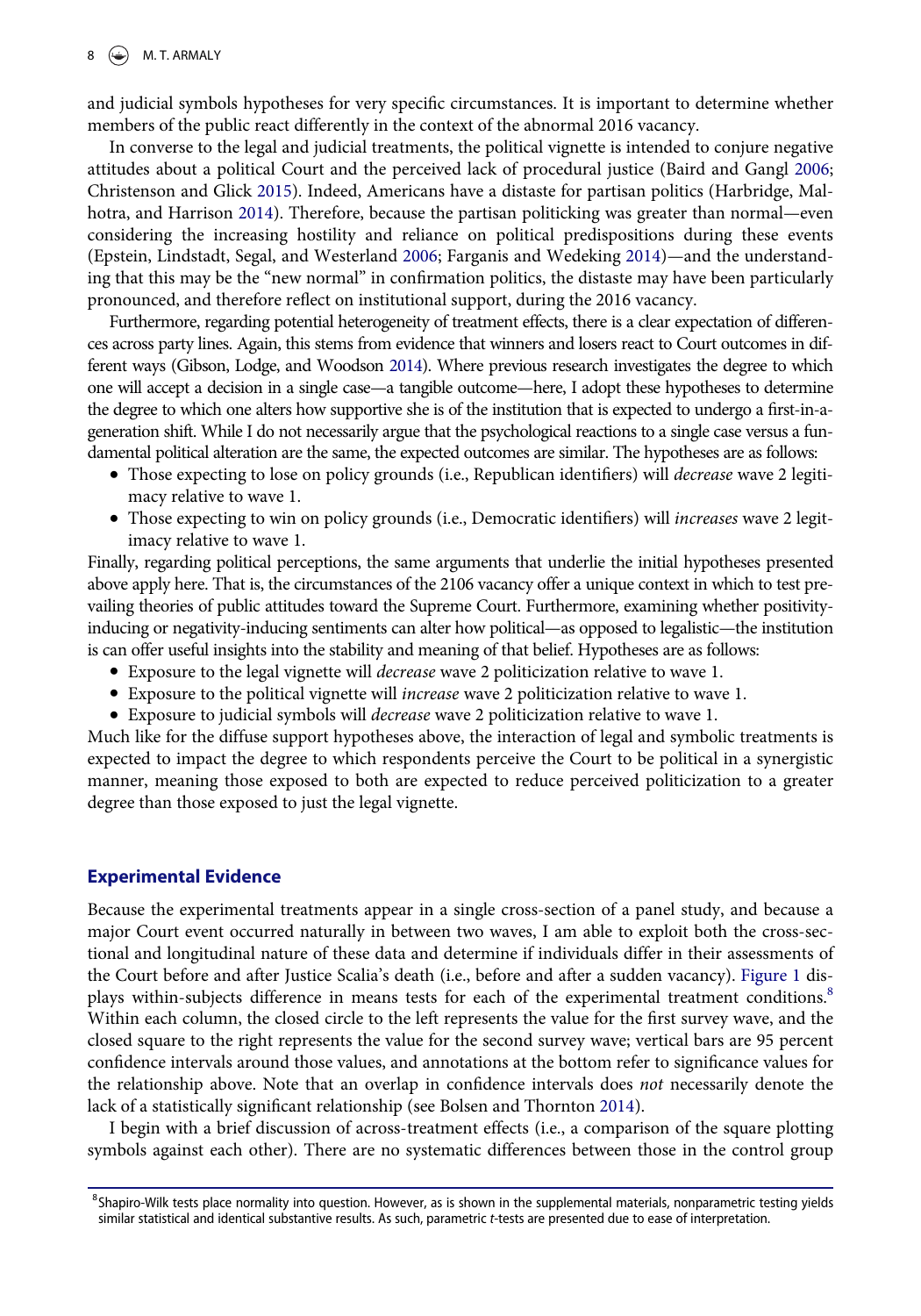<span id="page-9-0"></span>

Experimental Treatment

Figure 1. Dotplot of paired difference in means tests across experimental treatment. Each column, separated by vertical dotted line, contains a pair of plotting symbols which represent mean diffuse support response (0-1 scale) for those who received the treatment listed on the x-axis; within each column, closed circle represents mean support for wave 1 & closed square represents mean support for wave 2. Vertical bars are 95 percent confidence intervals around mean estimates. Annotations at the bottom of each column are pvalues for those relationships. Red annotation denotes  $p < 0.05$  with respect to a two-tailed test.

<span id="page-9-1"></span>(column a) and those in either the political without symbols group (column b) or political with symbols group (column c). One speculative reason for such a finding may be a media environment rich in both legal and political stories regarding the vacancy producing counterpoising effects. Regardless, this null relationship between the political treatment and diffuse support is consistent with previous find-ings (e.g., Nicholson and Howard [2003\)](#page-16-24). There is suggestive evidence (i.e.,  $p < 0.10$ ) that the average response for legal with symbols is greater than the average response for legal without symbols. But most importantly, there is a statistically significant and substantively large difference between legal symbols and the control group. This indicates a very powerful effect of symbols. Viewing the image of the Supreme Court bench draped in cloth moved the average response from 0.65 to 0.72 on the diffuse support scale, about a 12 percent increase. Diffuse support should proliferate when information regarding the importance of the Court in providing procedural justice is disseminated; this should also hold true for viewing judicial imagery that invokes psychological attachments to the Court. This is precisely what is borne out in the data. The size of the effect is a propitious normative finding. Judicial symbols may be indispensably connected to perceptions of procedural justice and, thus, legitimacy.

Moving to examine within-subjects effects, column (a) of [Figure 1](#page-9-0) demonstrates perhaps the most noteworthy relationship: the stability of diffuse support for the control group. Succinctly, in the absence of treatment primes, a sudden and politicized vacancy *does not* appear to impact the amount of support one offers the Court. Despite ubiquitous media coverage of both the legal and political importance of the vacancy, support for the Court does indeed appear to be a diffuse, durable characteristic. More concisely, Scalia's death did not seem to influence how people felt about the Supreme Court and its ability to be a just and judicious body. Normatively, this is an encouraging finding. The Supreme Court, which relies on a bank of benevolence in order to expect compliance with its rulings, does not appear to lose purchase due to events outside of its control. This evidence, which extends previous findings in the Court decision context to the vacancy context, is decidedly consistent with positivity theory and corroborative of many previous findings (e.g., Gibson and Caldeira [2011\)](#page-16-21).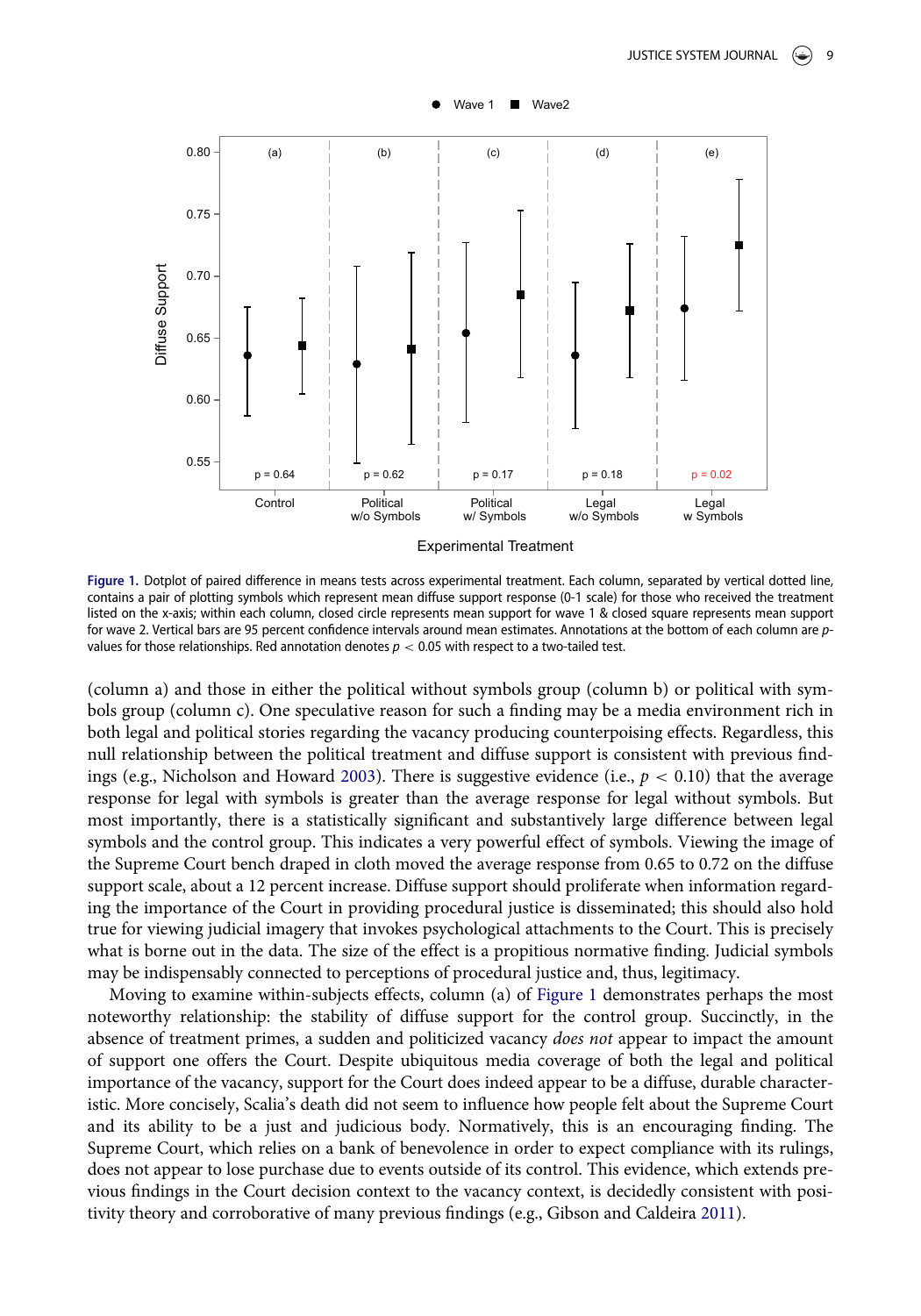This null result for the control group also provides reason to be optimistic about the remaining experimental treatments. Because the experiment is embedded in the second panel, which occurred after Scalia's death, there are two potential sources of change in diffuse support: (1) the acquisition of information in the real world or (2) the experimental treatments. The null result for the control group casts doubt on the first option, indicating that treatments are the likely cause of any movement in attitudes. This is particularly important for treatments that were present, but that rivaled one another, in nature. In such an instance, priming certain considerations may provide insight into the effects of treatments that occur in nature.

Moving to the political conditions in columns (b) and (c), there is no statistical effect of priming political considerations. Individuals who considered the Supreme Court vacancy in terms of the potential shift in Court policy outcomes following a President Obama nominee, and Senate Republicans' intense opposition to such a nomination, were steadfast in their ascriptions of legitimacy across both time points. Here, exposure to the idea that the elected branches are using the Court for political gain does not reduce individual levels of diffuse support. Countering expectations, this holds true for those who viewed judicial symbols as well, although there is a small, statistically insignificant effect. This builds on evidence that individuals are uncompromising in their attitudes toward the Court, even when told the behavior of the justices was political (Nicholson and Howard [2003;](#page-16-24) Baird and Gangl [2006\)](#page-15-1). Here, politicization of the Court by the elected branches has a similarly null effect.

Finally, I turn to the legal conditions. First, countering expectations, those who were primed to contemplate the Supreme Court vacancy in terms of the legal importance of creating binding precedent and staving off unequal application of the law, but who did not view judicial symbols (column d), were staunch in their ascription of diffuse support. Again, there was a small but insignificant effect. However, the legal treatment, when coupled with judicial symbols (column e), produces a statistically significant positive change in the stated level of diffuse support. The effect of symbols on those in the legal treatment is greater than the effect of the legal treatment alone. Exposure to these treatments moves individuals, on average, from legitimacy scores of 0.67 to 0.73, nearly an 8 percent change. In other words, not only do symbols matter, they can intensify already positive feelings toward the Supreme Court. Priming these considerations can cause individuals to increase their level of diffuse support. This is consistent with extant research that shows viewing judicial imagery has a powerful positive effect on the amount of diffuse support one has for the Court (Gibson, Lodge, and Woodson [2014;](#page-16-7) Gibson and Nelson [2016](#page-16-8)).

Much like the control and political treatments evidence presented above, the legal symbols evidence extends previous findings to the vacancy context. In the event that the opportunity arises for people to reassess their support for the Court, and this opportunity is independent of the Court's own actions, judicial symbols can thwart and even overpower outside attempts to paint the Court as political. While it cannot be said with certainty that there is no amount of external politicizing of the Court that can reduce legitimacy, it is clear that that amount is great. More pointedly, if the political hostilities characterizing the 2016 vacancy were insufficient to politicize the Court, what would be sufficient? When the Court is being used as a means to a political end, omnipresent judicial symbols are sufficient to maintain public support.

#### Policy Losers and Diffuse Support

While the findings above cast a positive light on the relationship between the public and the Supreme Court, the results may not be analogous across all political demographics. That is, these treatment effects may be heterogeneous. Again, I suspect that there will be heterogeneous treatment effects because Democrats are "policy winners" in regard to the 2016 vacancy. [Figure 2](#page-11-0) examines movements in within-subject legitimacy scores for Democrats (closed circles) and Republicans (closed squares) for each experimental condition.<sup>9</sup>

<span id="page-10-0"></span><sup>&</sup>lt;sup>9</sup>Subsetting the sample in this manner produces two points of concern. First, it may harm randomization. Information in the supplemental materials demonstrates that Democrats and Republicans in the treatment groups presented here do not differ on potentially meaningful covariates. Thus observed differences are likely due to the way counter-partisans intake the information from the experimental treatments. Second, sample sizes rapidly shrink. Here, the number of independent identifiers within each experimental group was very small. Therefore, I only look at differences among Democrats and Republicans. Even still, the samples sizes are small. Should certain assumptions hold (e.g., random sampling and normality), the t-distribution is still valid. Non-parametric tests, which do not rely on these assumptions, produce the same results. This information can also be found the supplemental materials.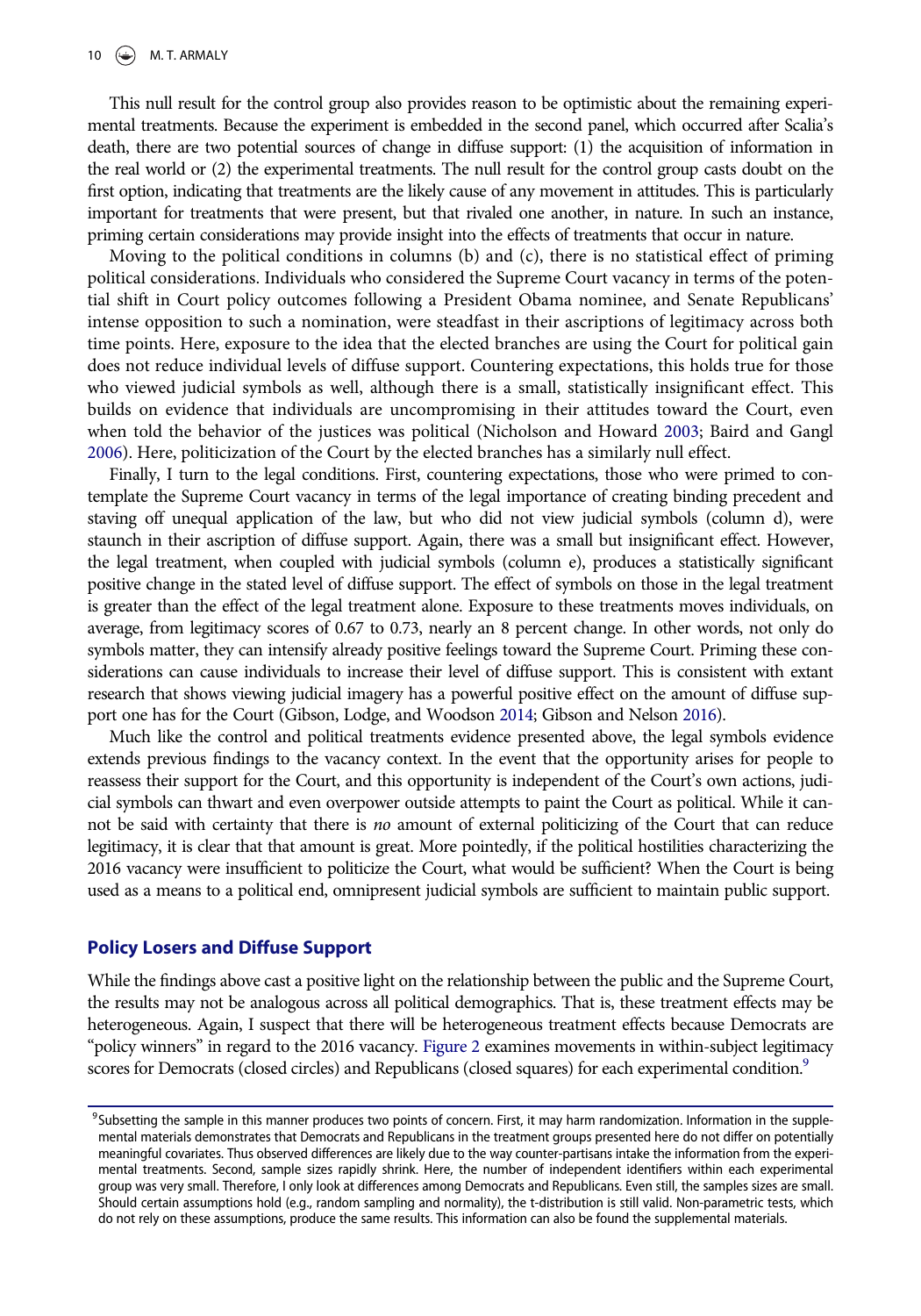<span id="page-11-0"></span>



Figure 2. Dotplot of paired difference in means tests across partisan self-identification. Each column, separated by a vertical dotted line, contains mean estimates for each group; closed circles represent Democrats and closed squares represent Republicans. Within each column, for each party identification, the symbol on the left is mean support for wave 1 & symbol on the right is mean support for wave 2. Vertical bars are 95 percent confidence intervals around mean estimates. Annotations at the bottom of each column are pvalues with respect to a two-tailed test for those relationships.

Many of the findings when stratifying by party identification are identical to those found above. For instance, there are no changes for the control group (column a). The results not displayed here—exposure to the legal treatment without symbols and political treatment without symbols—are equally null across party identification. This indicates that party differences do not alter diffuse support attitudes. That symbolic predispositions do not impact attitudes toward the Court, even when the contention surrounding the vacancy is partisan in nature, is encouraging evidence.

However, there are two treatment categories for which there are differences across parties. I begin with the legal treatment with symbols exposure (column b). Recall that above these treatments resulted in nearly an 8 percent change. Here, there is no effect for Republicans. However, legitimacy scores for Democrats who received both treatments move from 0.64 in the first wave to 0.74 in the second, a 15.5 percent change. This is consistent with the policy winners hypothesis presented above; there is no support for the policy losers hypothesis.

Next, I turn to the political treatment with symbols exposure (column c). Recall that above these treatments produced no significant changes. Here, too, there are no changes for Republicans. However, there is now significant movement for Democrats. These legitimacy scores move from 0.62 to 0.69, nearly an 11 percent change. Simply, even when people are provoked to consider a political Supreme Court—which may summon negative attitudes in regard to access to procedural justice and fair dispensation of the law—they increase their support when they recognize that the Court is (or may soon be) in their favor politically. However, much like the legal treatment, these effects are not present in the absence of judicial symbols. Again, this suggests that judicial symbols have the ability to reinforce already positive feelings or, alternatively, provide baseline positive feelings onto which other positive attitudes add on.

These are important findings. While there is evidence that judicial symbols help policy losers acquiesce to disagreeable Court outputs (Gibson, Lodge, and Woodson [2014\)](#page-16-7), that evidence refers to the decisions context. This is suggestive evidence that when it comes to changing the demographics of the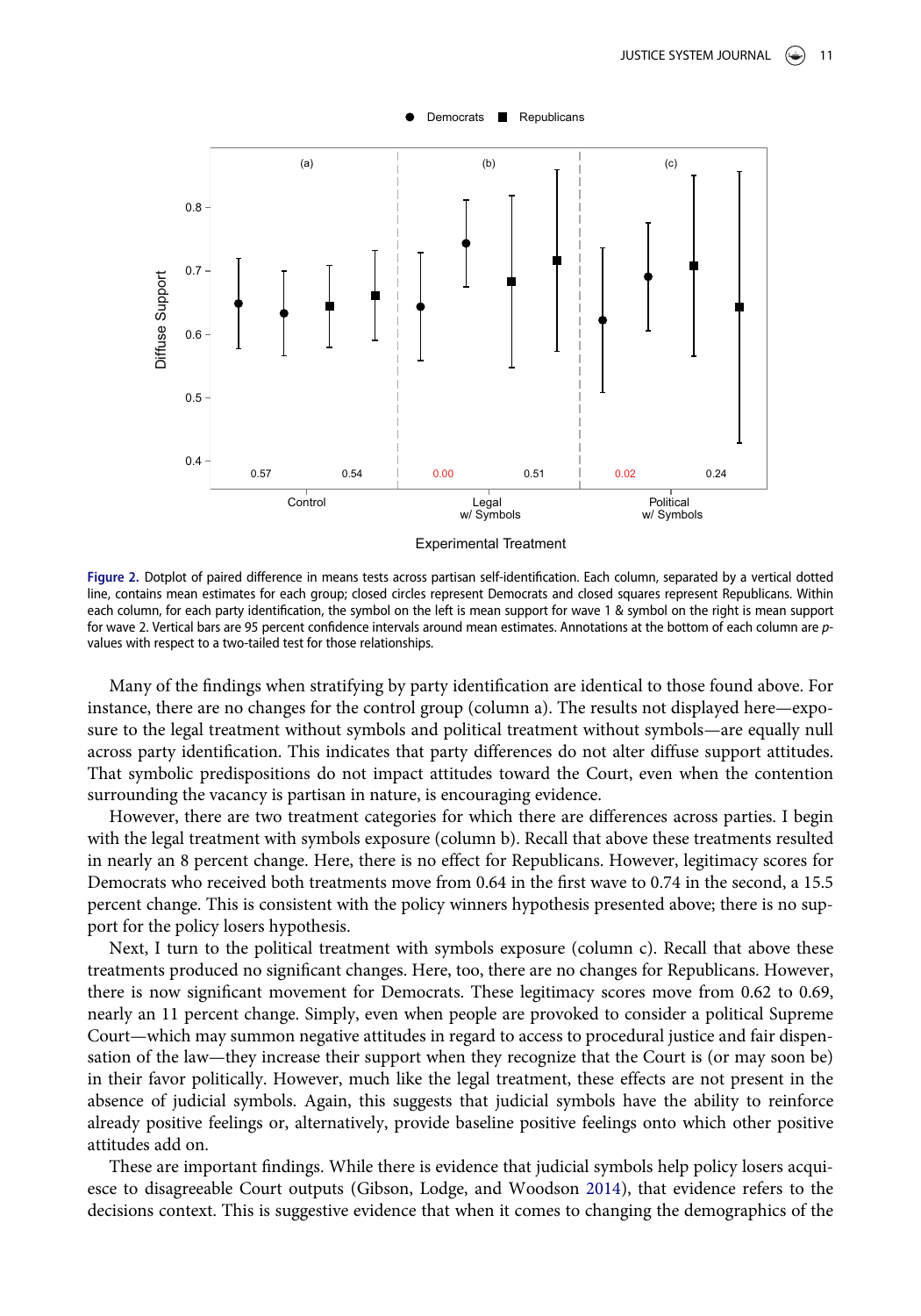Court—and possibly decades of policy outputs—symbols may comfort policy losers in that they do not decrease support and excite policy winners. While these findings are consistent with positivity bias again, symbols do increase support and support never decreases—they offer nuance for its effects. We might expect policy losers to decrease their levels of support, but this is not borne out in the data. This speaks to the strong and important effect of preexisting support. What is more, given that the political treatment specifically invokes partisan cues (i.e., refers to Republican obstructionism), this evidence conforms to research identifying a relationship between partisan predispositions, explicit partisan cues, and support for the Court (Clark and Kastellec [2015\)](#page-16-25).

# <span id="page-12-2"></span>Beyond Support: Investigating Political Perceptions of the Court

Above, I demonstrate how—and for whom—a sudden vacancy impacts attitudes regarding diffuse support toward the Supreme Court. A theme that has run throughout the evidence is that it does not appear that the elected branches can make the Court appear more political, but such an assertion is difficult to assess based on null findings alone. Both survey waves collected data that can further examine this proposition empirically.

To measure perceptions of how political the Court is and its justices are, I ask respondents to report their level of agreement—from "strongly disagree" to "strongly agree"—with three items: (1) "Supreme Court judges are little more than politicians in robes," (2) "The justices of the Supreme Court cannot be trusted to tell us why they actually decide the way they do, but hide some ulterior motives for their decisions," and (3) "Judges may say that their decisions are based on the law and the Constitution, but in many cases, judges are really basing their decisions on their own personal beliefs." The variable is an additive index recoded from 0 to 1 (1 = high belief that Court is political).<sup>[10](#page-12-0)</sup>

As above, the question here asks whether a sudden vacancy—and the media portrayal thereof—can impact opinions regarding the Court. But, in this instance, it asks: can the partisan politicking of the elected branches succeed in making the Court appear more political in the minds of members of the mass public? If so, we would expect the Court politicization values for the second wave to be higher than the first. Again, the political contexts should make this outcome easily attainable. [Figure 3](#page-13-0) displays these results. $11$ 

Beginning with the control group in column (a), there is no change. Much like above, this is important. It shows that these perceptions, which are generally stable, were not altered as a function of a chaotic media environment and atypical political event. And, perhaps most interestingly, no significant relationship exists for either political treatment category (columns b and c). Simply, receiving information regarding the political nature of Supreme Court vacancies does not appear to politicize the Court after a sudden vacancy, even when that vacancy was as fiercely political as the one to replace Scalia. Again, this is cause for normative optimism. If extra-judicial actors could succeed in politicizing the Court—and, perhaps, thereby decreasing perceptions of procedural justice and legitimacy—there may be no recourse by which to replenish the reservoir of goodwill. That is, if perceptions of the Court's proper place in the political arena are not dictated by the Court itself, it is possible that it would experience difficulty in implementing public policy. It is not in question whether the vacancy was made political by the political branches, but to find no movement as a result of that politicizing speaks to the resilience of preexisting support.

Moving to the legal treatments, once again there is a statistically significant effect of the legal treatment with judicial symbols exposure (column e), although in this instance in the negative direction. Those exposed to these treatments believed the Court was less political, moving, on average, from 0.44 to 0.38, a -12 percent change. Considering the vacancy in terms of its legal importance, coupled with judicial symbols, can cause individuals to *reconsider* their position on whether the Court behaves politically. Once again, judicial symbols are a potent and persuasive source of Supreme Court power.

<span id="page-12-1"></span>

<span id="page-12-0"></span><sup>&</sup>lt;sup>10</sup>This scale has nice psychometric properties Cronbach's  $\alpha_{t1} = 0.7524$ ;  $\alpha_{t2} = 0.7697$ .  $\cdots$  parametric difference in means tests. 11Shapiro-Wilk tests indicate that these distributions are normal, satisfying an a Therefore, no additional testing appears in the supplemental materials.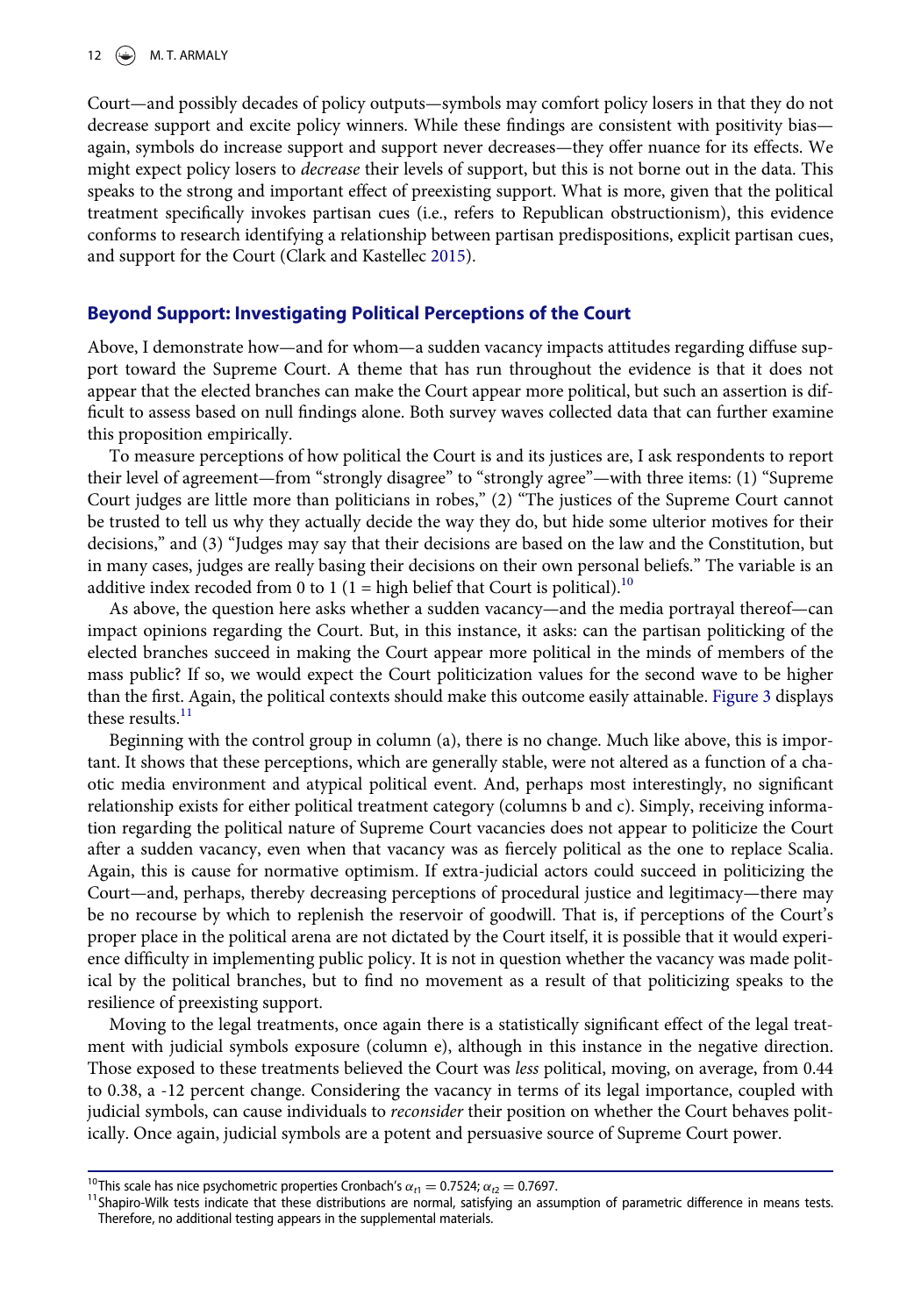<span id="page-13-0"></span>

 $\bullet$ 

Experimental Treatment

Figure 3. Dotplot of paired difference in means tests across experimental treatment. Each column, separated by a vertical dotted line, contains a pair of closed circles, which represent mean politicization response (0-1 scale) for those who received the treatment listed on the x-axis; within each column, the closed circle on the left is mean politicization for wave 1 & the closed square on the right is mean politicization for wave 2. Vertical bars are 95 percent confidence intervals around mean estimates. Annotations at the bottom of each column are p-values with respect to a two-tailed test for those relationships.

Support for the Court and the degree to which one believes it to be political are not two ends of a spectrum. That is, one may precede the other, or they may both be subject to alterations simultaneously. How they work in conjunction may be important, and to find that politicization can be experimentally manipulated may offer new insights into how judicial symbols and other positivity inducing stimuli work. While procedural justice is related to legitimacy (see Tyler [2006\)](#page-17-0) and symbols relate to legitimacy and perceptions of legality, perhaps symbols moderate the perceptions of how political the Court is behaving, which then alter the propensity to be supportive of the institution (see Gibson, Lodge, and Woodson [2014\)](#page-16-7). These data cannot say, but the manipulation of politicization should encourage continued research into the psychology of support.

### **Discussion**

Using unique data collected via a fortuitously timed survey, I was able to answer questions regarding how a major non-case Court event—specifically, a sudden and highly political vacancy—and media portrayals thereof impacted public support for the Court. First, support begets support. Those exposed to no experimental treatments remained resolute in their apportionment of legitimacy. Those who read the legal prime—which detailed the importance of having a full complement of justices in order to avoid uneven dispensation of justice—also exhibited no changes in the allocation of legitimacy, except when also exposed to a photograph of the Supreme Court bench and the adornments honoring Justice Scalia. Individuals consistently attribute to the Court more support after exposure to the legal treatment coupled with judicial symbols than before. In other words, the effects of these treatments particularly symbols—are persistent, powerful, and legitimating.

These effects were not uniform across all political demographics, however. Democrats alone were likely to be affected by legal symbols; they increased support when viewing symbols for both the legal and political treatment groups. These results suggest that policy winners are more highly susceptible to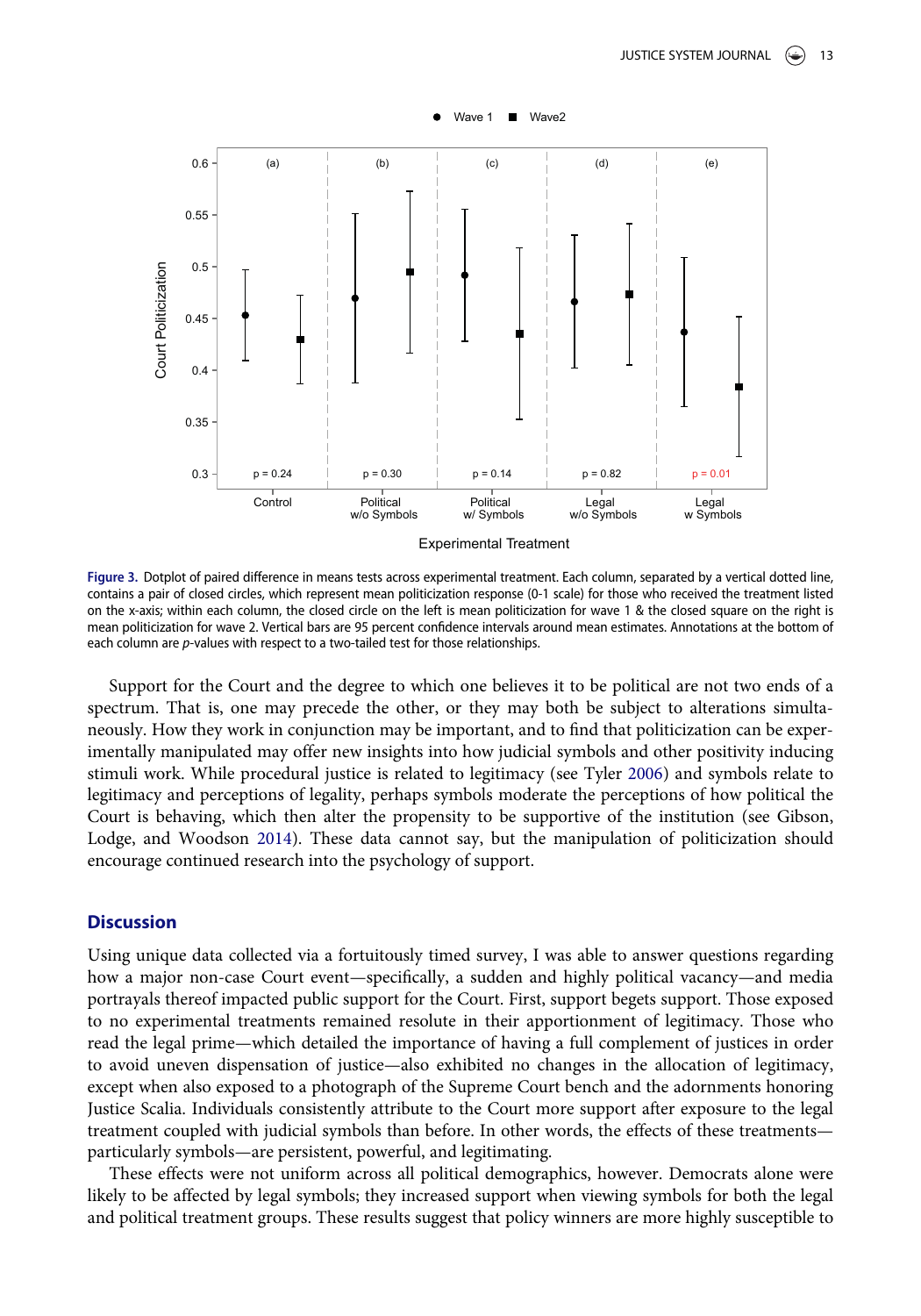the legitimating power of symbols. I argue that those who anticipate repeated policy loss are indeed comforted by judicial symbols (they do not reduce support) and that symbols multiply the positive affect of those who anticipate repeated policy victory. Finally, exposure to the legal treatment with judicial symbols reduces how political one believes the Court to be. Despite obvious and undeniable politicizing of the Court by the elected branches, people describe the Court as less political when encountering judicial symbols.

<span id="page-14-3"></span><span id="page-14-2"></span>Again, the evidence is clear: support precipitates support, even when taking into account the hyperpolarization and political gamesmanship that characterized the vacancy. Perhaps more importantly, when confronted with the idea that the legislature and executive are using a vacancy for political gain—a circumstance that may cause individuals to perceive the Court as being unable to provide justice evenhandedly (e.g., Baird and Gangl [2006\)](#page-15-1)—the results here suggest that individuals are no more or less likely to deem the Court legitimate relative to their prior assessments. Justice Scalia—who, despite some uncouth celebration following his death (Sawyer [2016](#page-17-11)), was memorialized as an "intellectual giant" (Blake [2016\)](#page-15-3) with a "remarkable legacy" (Washington Post Editorial Board [2016\)](#page-16-26)— was himself a polarizing figure. Indeed, his stature makes even more surprising that his death could not spur reductions in legitimacy. At the outset, one may have conjectured that it should have been effortless to diminish legitimacy in light of intense partisan and ideological divisions, the political one-upsmanship between the Senate and President Obama, and Scalia's noteworthiness that characterized the 2016 vacancy. Yet, despite these indictments, the evidence presented here suggests that support is indeed diffuse. More colloquially, it should have been easy to prime negative attitudes toward the Court—and subsequently reduce diffuse support—because politics in general are now so polarized, a polarizing figure died, and a game of political cat-and-mouse began immediately following the vacancy; it is remarkable to observe stability under these conditions. Not only do these circumstances speak to the resilience of diffuse support, but they also speak to the conservativeness of the tests that produced this evidence.

There are a number of interesting normative implications of these findings. The Supreme Court is frequently constrained by uncertainty regarding reception to its decisions. The justices can never be certain how the public or other governmental actors will receive their decisions or if those decisions will be respected and enforced. Although certain characteristics of case outcomes can alter legitimacy (Zink, Spriggs, and Scott [2009](#page-17-2); Christenson and Glick [2015\)](#page-16-10), the Court has little recourse when events not of its own doing place it in the spotlight. Further, the Court has precisely zero influence regarding how the media chooses to portray these events.

<span id="page-14-0"></span>Taking this into consideration, the findings presented here are normatively encouraging and corroborate the tenets of positivity bias and legitimacy theory (Baird [2001](#page-15-4); Tyler [2007;](#page-17-12) Gibson and Caldeira [2009a\)](#page-16-2). What is more, they expand the province to which these theories apply; positivity bias extends beyond the Court's outputs. Again, Gibson and Caldeira [\(2009a\)](#page-16-2) comment, "preexisting institutional loyalty shapes perceptions of and judgments about court decisions and events" (emphasis added). Heretofore, the evidence showing this to be true has largely regarded court decisions; the evidence here regards Court events, particularly events unrelated to Court activities. To wit, existing predispositions toward the Supreme Court are a robust source of continuing goodwill. These results indicate that little can be done to detrimentally impact the Court's cistern of support and that subjection to information that highlights judicial imagery and the Court's importance in deciding consequential legal questions can prove advantageous. The way that the public perceives the Supreme Court—a perception that is manipulable—can impact the legitimacy on which the Court relies to produce enforceable decisions.

<span id="page-14-1"></span>The Supreme Court and its justices tend not to engage in public relations in a manner similar to the president or members of Congress. And while certain justices are more publicly outgoing than others (Black, Owens, and Armaly [2016](#page-15-5)), the Court is not institutionally equipped to frame salient events as it so chooses. As was the case following Scalia's death, the elected branches can politicize salient Court events. To find that politicizing of the Court does not reflect on legitimacy, but that perceptions of legal procedure and judicial symbols do, provides an auspicious view of the relationship between the Court and the public. In other words, legitimacy appears to be institution specific. Thus, if delegitimation of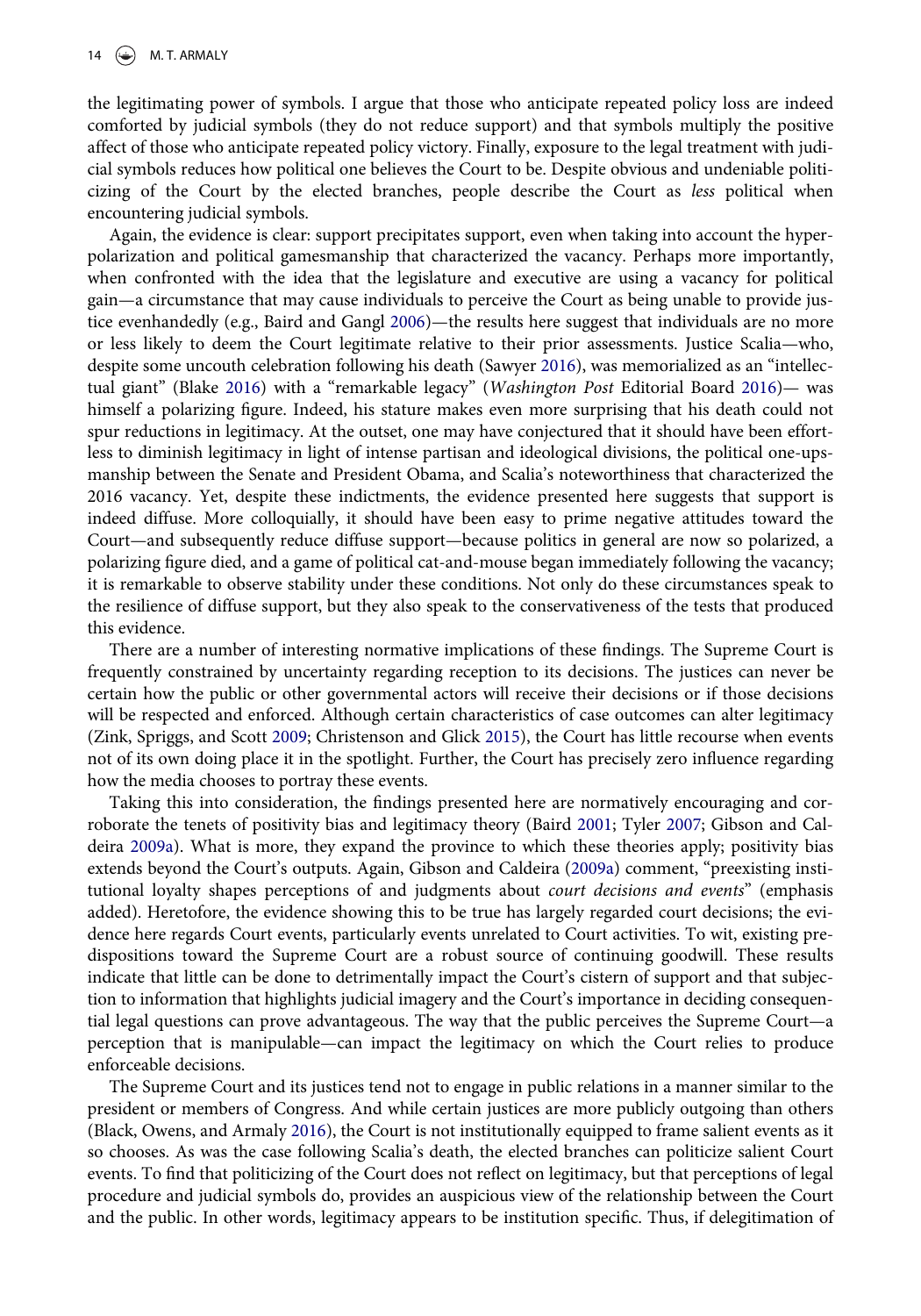the Court is a political strategy in the separation of powers exchange, citizens—and the justices—can take solace in the fact that it does not appear to be an effective tactic.

There are, of course, limitations to this study. The student sample calls into question the external validity of the results. For starters, many who participated in this survey experiment were born in the mid-1990s; they did not experience turnover on the Supreme Court for much of their youth. Thus we may only be learning new information about college students. Furthermore, in their lifetime, the Scalia vacancy was the first where the presidency and Senate were controlled by different parties. Thus, responses may be a function of (1) witnessing the first vacancy as members of the political realm or (2) witnessing the first contested vacancy in their lifetime. However, I believe these concerns can be assuaged. First and foremost, I again turn to the arguments in Druckman and Kam ([2011\)](#page-16-17). Specifically, there is nothing deficient about student samples on their own. Druckman and Kam argue, "...when it comes to a host of politically relevant variables, student sample do not significantly differ from nonstudent samples."

Second, the results here are consistent with what research using nationally representative samples has shown (e.g., Gibson, Lodge, and Woodson [2014](#page-16-7)), providing some additional confidence that the results are meaningful. Finally, I again point out a practical consideration; to the best of my knowledge, these are the only data that allow researchers to examine this phenomenon untainted by evaluation of a new nominee. While the reach of the data may be somewhat limited, they provide the sole insight into this crucial time in the replacement of a Supreme Court justice.

What these data cannot say, but future scholarship should build on, is the durability of these effects in regard to the Supreme Court. Are these top of the head considerations, where the consideration most recently encountered influences support? Or is exposure to judicial symbols a running tally, where the more exposure one has to them, the greater their level of support will be? Despite uncertainty regarding the lastingness of these effects, their results are clear: the public supports the Supreme Court, and that support is exclusively in the Court's own hands.

# Acknowledgments

I would like to acknowledge Justin Wedeking and Adam Enders for their helpful comments in designing the experimental treatments. Many thanks to Bob Lupton and Eric Juenke for their assistance in data collection. Elizabeth Lane, Jessica Schoenherr, Jamil Scott, and Leopold Ditz offered very useful thoughts on early drafts of this article. The anonymous referees offered extremely useful insights that greatly increased the clarity of this article. Finally, a large debt of gratitude is owed to Ryan Black for his continued patience, advice, and help with this project.

#### **ORCID**

<span id="page-15-0"></span>Miles T. Armaly **b** <http://orcid.org/0000-0001-8945-5797>

# References

<span id="page-15-4"></span>Baird, Vanessa A. [2001](#page-14-0). "Building Institutional Legitiimacy: The Role of Procedural Justice." Political Research Quarterly 54(2):333–354.

- <span id="page-15-1"></span>Baird, Vanessa, and Amy Gangl. [2006.](#page-4-2) "Shattering the Myth of Legality: The Impact of the Media's Framing of Supreme Court Procedures on Perceptions of Fairness." Political Psychology 27(4):597–613.
- <span id="page-15-2"></span>Bartels, Brandon L., and Christopher D. Johnston. [2013.](#page-5-1) "On the Ideological Foundations of Supreme Court Legitimacy in the American Public." American Journal of Political Science 57(1):184–199.
- <span id="page-15-5"></span>Black, Ryan C., Ryan J. Owens, and Miles T. Armaly. [2016](#page-14-1). "A Well-Traveled Lot: A Research Note on Judicial Travel by U.S. Supreme Court Justices." Justice System Journal 1–18.
- <span id="page-15-3"></span>Blake, Meredith. [2016.](#page-14-2) "Stephen Colbert Pays Tribute to Supreme Court Justice Antonin Scalia." Los Angeles Times. 16 February 2016. [http://www.latimes.com/entertainment/tv/showtracker/la-et-st-stephen-colbert-react-to-the-death-of](http://www.latimes.com/entertainment/tv/showtracker/la-et-st-stephen-colbert-react-to-the-death-of-justice-antonin-scalia-20160216-story.html)[justice-antonin-scalia-20160216-story.html](http://www.latimes.com/entertainment/tv/showtracker/la-et-st-stephen-colbert-react-to-the-death-of-justice-antonin-scalia-20160216-story.html).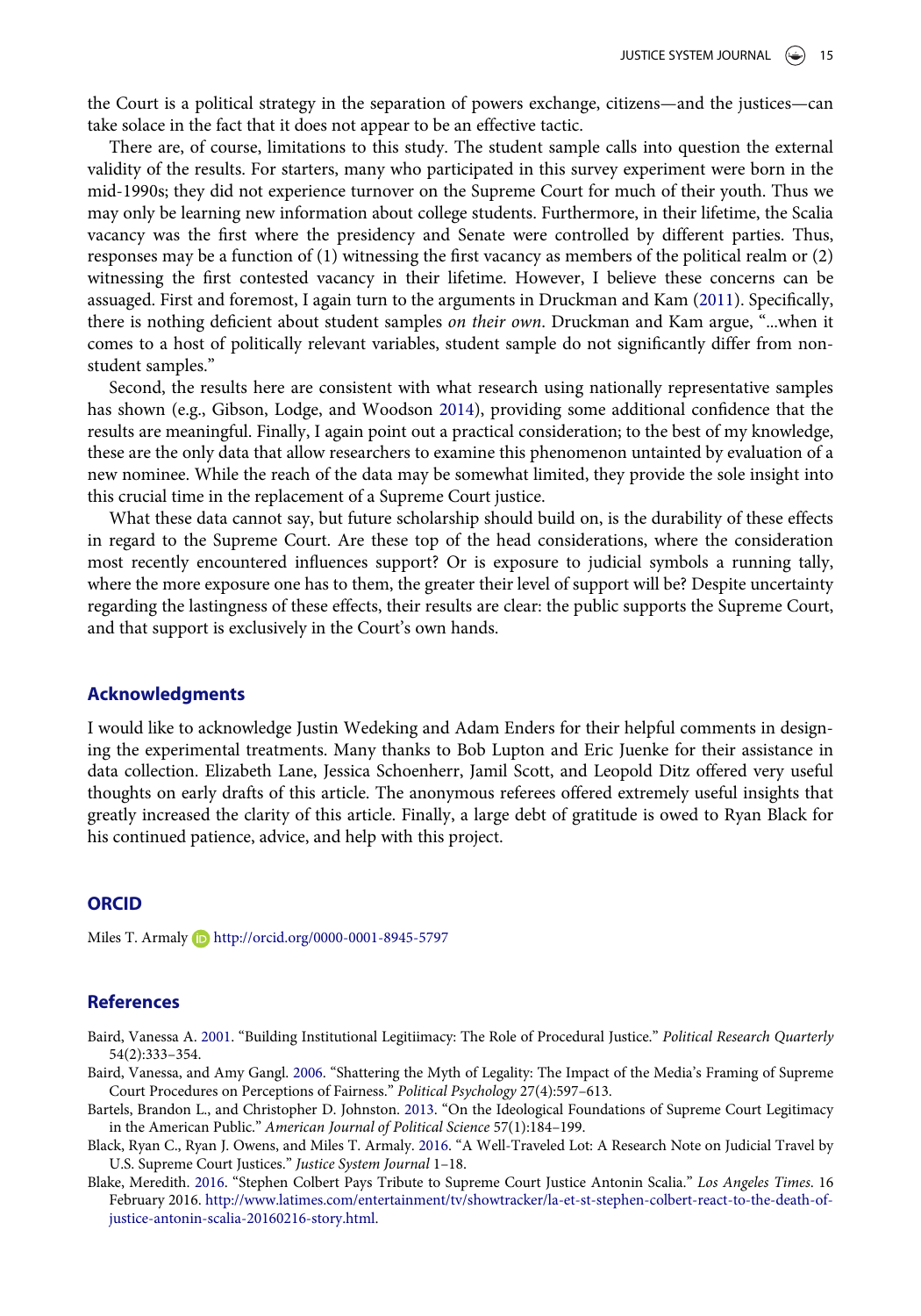- <span id="page-16-26"></span>Board, Washington Post Editorial. [2016.](#page-14-2) "Antonin Scalia's Remarkable Legacy." Washington Post. 14 February 2016. [https://www.washingtonpost.com/opinions/antonin-scalias-remarkable-legacy/2016/02/14/a845dfc2-d337-11e5](https://www.washingtonpost.com/opinions/antonin-scalias-remarkable-legacy/2016/02/14/a845dfc2-d337-11e5-be55-2cc3c1e4b76b_story.html) [be55-2cc3c1e4b76b\\_story.html.](https://www.washingtonpost.com/opinions/antonin-scalias-remarkable-legacy/2016/02/14/a845dfc2-d337-11e5-be55-2cc3c1e4b76b_story.html)
- <span id="page-16-23"></span>Bolsen, Toby, and Judd R. Thornton. [2014](#page-8-1). "Overlapping Confidence Intervals and Null Hypothesis Testing." The Experimental Political Scientist 4(1):12–16.
- <span id="page-16-10"></span>Christenson, Dino P., and David M. Glick. [2015.](#page-4-3) "Chief Justice Roberts's Health Care Decision Disrobed: The Microfoundations of the Supreme Court's Legitimacy." American Journal of Political Science 59(2):403-418.
- <span id="page-16-25"></span>Clark, Tom S., and Jonathan P. Kastellec. [2015.](#page-12-2) "Source Cues and Public Support for the Supreme Court." American Politics Research.
- <span id="page-16-13"></span>Dahl, Robert A. [1957](#page-4-4). "Decision-making in a Democracy: The Supreme Court as a National Policy-maker." Journal of Public Law 6(2):279–295.
- <span id="page-16-20"></span>de Vogue, Ariane, and Eugene Scott. [2016](#page-7-2). "Antonin Scalia to Lie in Repose at the Supreme Court on Friday." The New York Times. 17 February 2016. <http://www.cnn.com/2016/02/16/politics/antonin-scalia-bench-draped/>.
- <span id="page-16-17"></span>Druckman, James N., and Cindy D. Kam. [2011.](#page-6-1) Cambridge Handbook of Experimental Political Science. New York: Cambridge University Press. chapter Students as Experimental Participants: A Defense of the 'Narrow Data Base'.
- <span id="page-16-11"></span>Epstein, Lee., Rene Lindstadt, Jeffrey A. Segal Segal, and Chad Westerland. [2006](#page-4-5). "The Changing Dynamics of Senate Voting on Supreme Court Nominees." Journal of Politics 68(2):296–307.
- <span id="page-16-4"></span>Farganis, Dion, and Justin Wedeking. [2014](#page-2-1). Supreme Court Confirmation Hearings in the US Senate: Reconsidering the Charade. University of Michigan Press.
- <span id="page-16-2"></span><span id="page-16-0"></span>Gibson, James L., and Gregory A Caldeira. [1992](#page-1-0). "The Etiology of Public Support for the Supreme Court." American Journal of Political Science 36:635–664.
	- ——— [2009a](#page-1-1). Citizens, Courts, and Confirmations: Positivity Theory and the Judgments of the American People. Princeton University Press.
- <span id="page-16-3"></span>- [2009b.](#page-1-2) "Confirmation Politics and the Legitimacy of the US Supreme Court: Institutional Loyalty, Positivity Bias, and the Alito Nomination." American Journal of Political Science 53(1):139–155.
- <span id="page-16-21"></span>- [2011.](#page-7-3) "Has Legal Realism Damaged the Legitimacy of the U.S. Supreme Court?" Law and Society Review 45 (1):195–219.
- <span id="page-16-18"></span>Gibson, James L., Gregory A. Caldeira, and Lester Kenyatta Spence. [2003a](#page-6-2). "Measuring Attitudes toward the United States Supreme Court." American Journal of Political Science 47(2):354–367.
- <span id="page-16-1"></span>- [2003b](#page-1-1). "The Supreme Court and the U.S. Presidential Election of 2000: Wounds, Self-Inflicted or Otherwise?" British Journal of Political Science 33(4):535–556.
- <span id="page-16-6"></span>Gibson, James L., Gregory A. Caldeira, and Vanessa A. Baird. [1998.](#page-3-0) "On the Legitimacy of National High Courts." American Political Science Review 92(2):343–358.
- <span id="page-16-16"></span>Gibson, James L., and Michael J. Nelson. [2015](#page-5-1). "Is the US Supreme Court's Legitimacy Grounded in Performance Satisfaction and Ideology?" American Journal of Political Science 59(1):162–174.
- <span id="page-16-8"></span>——— [2016](#page-3-1). "Change in Institutional Support for the SU Supreme Court: Is the Court's Legitimacy Imperiled by the Decisions It Makes?" Public Opinion Quarterly.
- <span id="page-16-7"></span>Gibson, James L., Milton Lodge, and Benjamin Woodson. [2014](#page-3-2). "Losing, but Accepting: Legitimacy, Positivity Theory, and the Symbols of Judicial Authority." Law & Society Review 48(4):837-866.
- <span id="page-16-22"></span>Harbridge, Laurel, Neil Malhotra, and Brian F. Harrison. [2014.](#page-8-2) "Public Preferences for Bipartisanship in the Policymaking Process." Legislative Studies Quarterly 39(3):327–355.
- <span id="page-16-19"></span>Hirshman, Linda. [2016.](#page-7-4) "If Republicans Block Obama's Supreme Court Nomination, He Wins Anyway." Washington Post. 13 February 2016. [https://www.washingtonpost.com/posteverything/wp/2016/02/13/if-republicans-block-oba](https://www.washingtonpost.com/posteverything/wp/2016/02/13/if-republicans-block-obamas-supreme-court-nomination-he-wins-anyway/) [mas-supreme-court-nomination-he-wins-anyway/.](https://www.washingtonpost.com/posteverything/wp/2016/02/13/if-republicans-block-obamas-supreme-court-nomination-he-wins-anyway/)
- <span id="page-16-9"></span>Kang, Min Jeong, Antonio Rangel, Mickael Camus, and Colin F. Camerer. [2011](#page-4-6). "Hypothetical and Real Choice Differentially Activate Common Valuation Areas." Journal of Neuroscience 31(2):461–468.
- <span id="page-16-14"></span>Krugman, Paul. [2016](#page-4-7). "How America Was Lost." The New York Times. 14 February 2016. [http://www.nytimes.com/2016/](http://www.nytimes.com/2016/02/15/opinion/how-america-was-lost.html?action=click&pgtype=Homepage&clickSource=story-heading&module=span-abc-region®ion=span-abc-region&WT.nav=span-abc-region) [02/15/opinion/how-america-was-lost.html?action=click&pgtype=Homepage&clickSource=story-heading&module=](http://www.nytimes.com/2016/02/15/opinion/how-america-was-lost.html?action=click&pgtype=Homepage&clickSource=story-heading&module=span-abc-region®ion=span-abc-region&WT.nav=span-abc-region) [span-abc-region&region=span-abc-region&WT.nav=span-abc-region.](http://www.nytimes.com/2016/02/15/opinion/how-america-was-lost.html?action=click&pgtype=Homepage&clickSource=story-heading&module=span-abc-region®ion=span-abc-region&WT.nav=span-abc-region)
- LA Times Editorial Board. 2016. "Senate Republicans' Refusal to Consider Merrick Garland's Supreme Court Nomination is Dangerous Obstructionism." Los Angeles Times. 16 March 2016. [http://www.latimes.com/opinion/editorials/](http://www.latimes.com/opinion/editorials/la-ed-garland-scotus-20160317-story.html) [la-ed-garland-scotus-20160317-story.html](http://www.latimes.com/opinion/editorials/la-ed-garland-scotus-20160317-story.html).
- <span id="page-16-5"></span>Lithwick, Dahlia. [2016.](#page-3-3) "Chuck Grassley's Supreme Court Coup." Slate. 7 April 2016. [http://www.slate.com/articles/](http://www.slate.com/articles/news_and_politics/jurisprudence/2016/04/sen_chuck_grassley_attacks_the_supreme_court_john_roberts.html) [news\\_and\\_politics/jurisprudence/2016/04/sen\\_chuck\\_grassley\\_attacks\\_the\\_supreme\\_court\\_john\\_roberts.html](http://www.slate.com/articles/news_and_politics/jurisprudence/2016/04/sen_chuck_grassley_attacks_the_supreme_court_john_roberts.html).
- <span id="page-16-15"></span>Millhiser, Ian. [2016](#page-5-2). "Senate GOP Can't Play Politics in Confirming President Obama's Pick for Justice Antonin Scalia's Replacement." New York Daily News. 14 February 2016. [http://www.nydailynews.com/news/politics/senate-play-poli](http://www.nydailynews.com/news/politics/senate-play-politics-scalia-successor-article-1.2531013) [tics-scalia-successor-article-1.2531013](http://www.nydailynews.com/news/politics/senate-play-politics-scalia-successor-article-1.2531013).
- <span id="page-16-24"></span>Nicholson, Stephen P., and Robert M. Howard. [2003](#page-9-1). "Framing Support for the Supreme Court in the Aftermath of Bush v. Gore." Journal of Politics 65(3):676–695.
- <span id="page-16-12"></span>Nicholson, Stephen P., and Thomas G. Hansford. [2014](#page-4-3). "Partisans in Robes: Party Cues and Public Acceptance of Supreme Court Decisions." American Journal of Political Science 58(3):620–636.